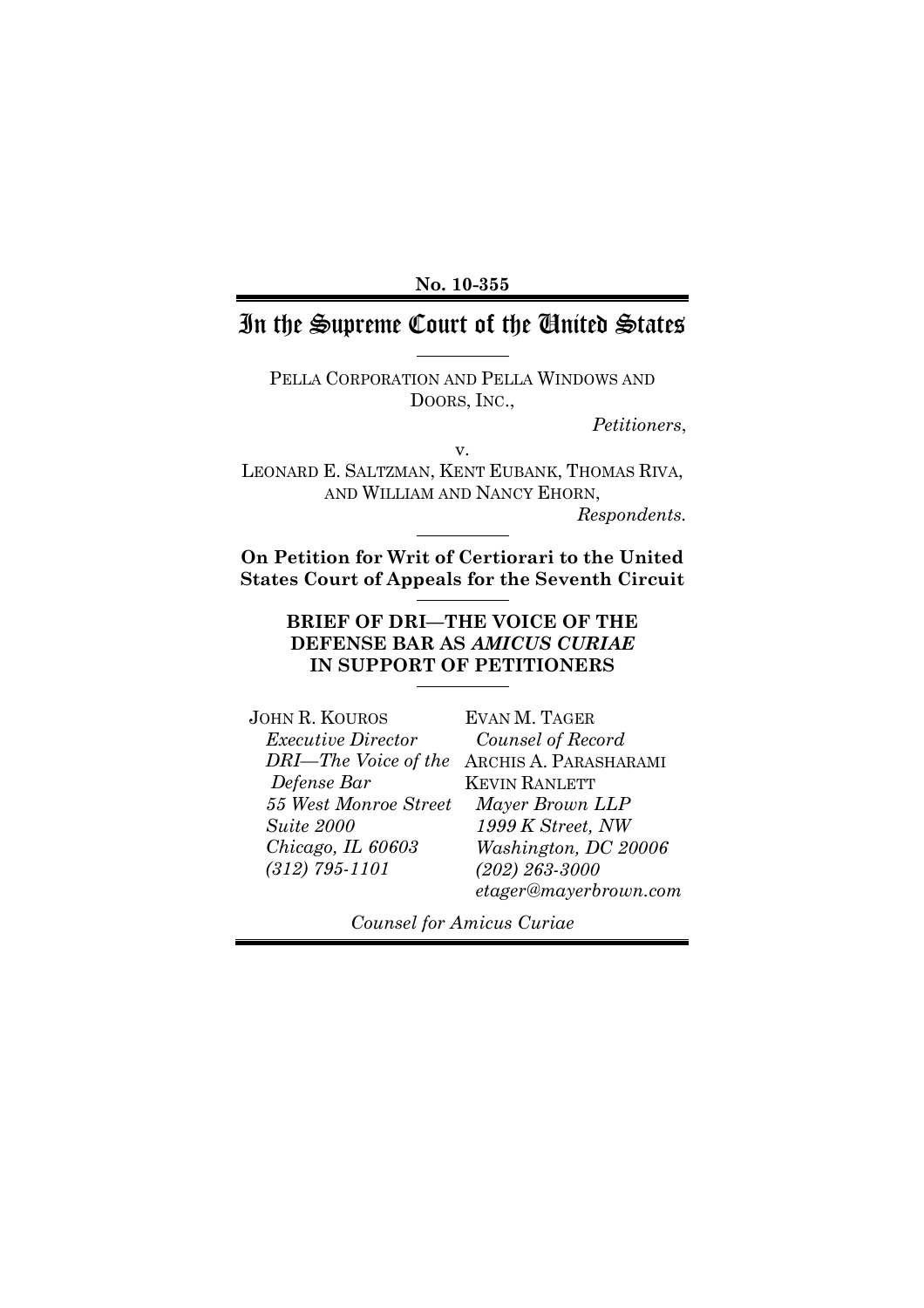# **TABLE OF CONTENTS**

# **Page**

| INTEREST OF THE AMICUS CURIAE1                                                    |  |
|-----------------------------------------------------------------------------------|--|
| INTRODUCTION AND SUMMARY OF                                                       |  |
|                                                                                   |  |
|                                                                                   |  |
| A. Under The Interpretation Of Rule 23<br>Adopted Below, Virtually All Class Ac-  |  |
| B. Freewheeling Certification Of "Issue"<br>Classes" Invites A Flood Of Vexatious |  |
|                                                                                   |  |
|                                                                                   |  |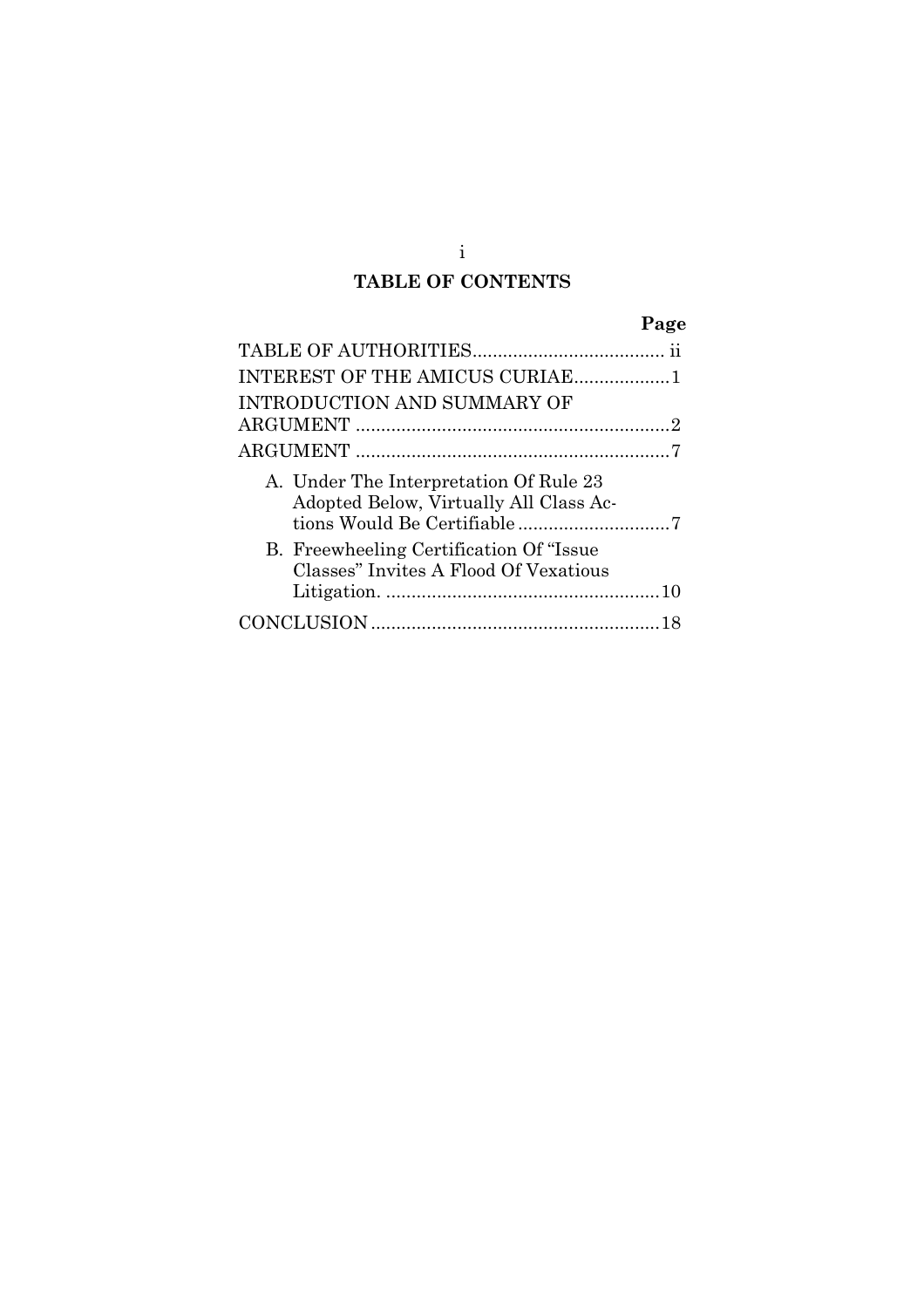# **TABLE OF AUTHORITIES**

| Cases                                                                                       |
|---------------------------------------------------------------------------------------------|
| Amchem Prods., Inc. v. Windsor,                                                             |
|                                                                                             |
| Andrews v. $AT&T$ Co.,                                                                      |
|                                                                                             |
| Blue Chip Stamps v. Manor Drug Stores,                                                      |
|                                                                                             |
| Bolin v. Sears Roebuck & Co.,                                                               |
|                                                                                             |
| Castano v. Am. Tobacco Co.,                                                                 |
| 84 F.3d 734 (5th Cir. 1996) 4, 8, 11                                                        |
| Christ v. Beneficial Corp.,                                                                 |
|                                                                                             |
| Eisen v. Carlisle & Jacquelin,                                                              |
|                                                                                             |
| Hansberry v. Lee,                                                                           |
|                                                                                             |
| In re Hydrogen Peroxide Antitrust Litig.,                                                   |
|                                                                                             |
| Martin v. Wilks,                                                                            |
|                                                                                             |
| McKenna v. First Horizon Home Loan Corp.,                                                   |
|                                                                                             |
| In re Nassau County Strip Search Cases,                                                     |
|                                                                                             |
| In re New Motor Vehicles Canadian Export<br>Antitrust Litig., 522 F.3d 6 (1st Cir. 2008)  8 |
|                                                                                             |
| Newton v. Merrill Lynch, Pierce, Fenner &                                                   |

ii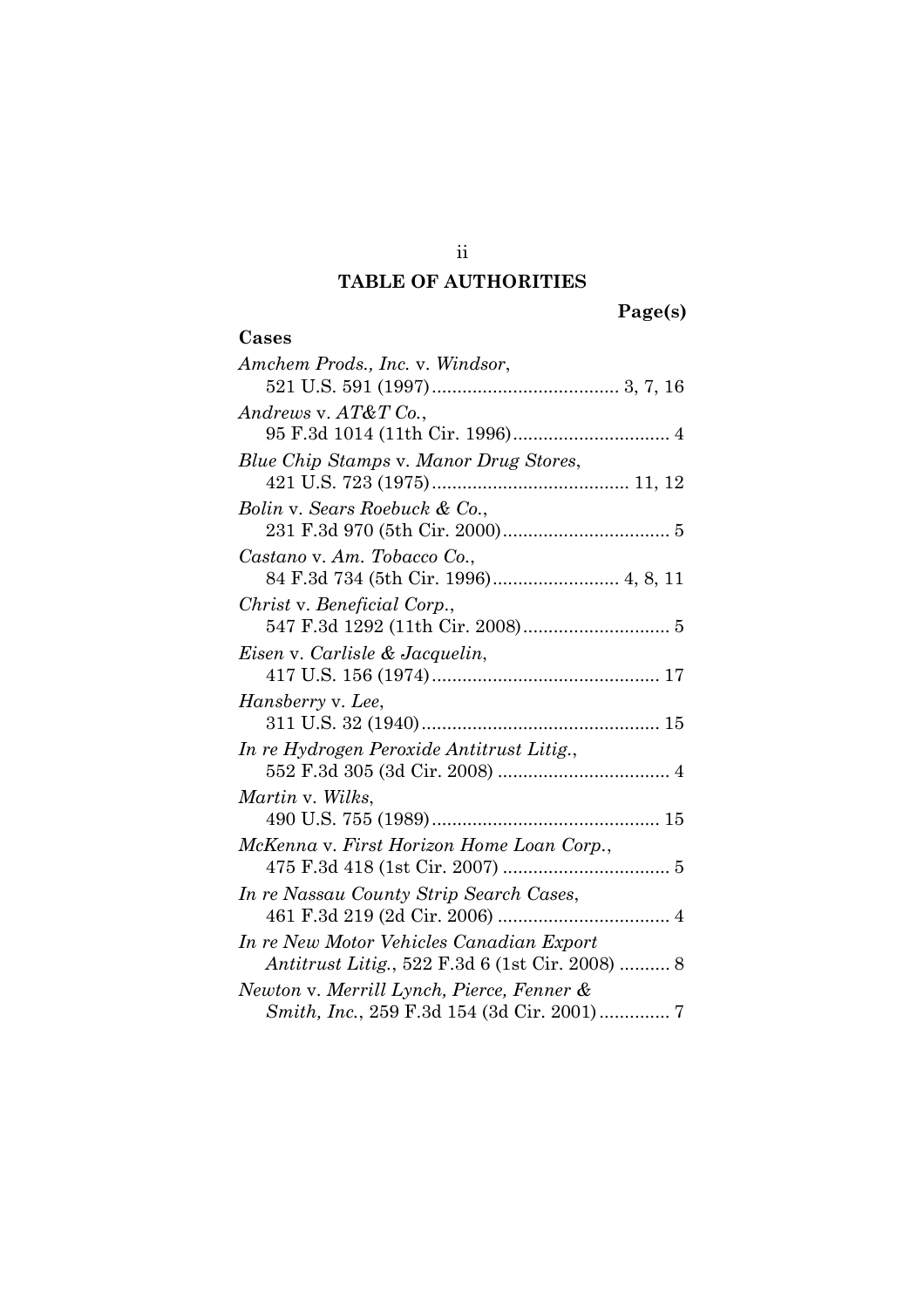| Ortiz v. Fibreboard Corp.,              |
|-----------------------------------------|
|                                         |
| Phillips Petroleum Co. v. Shutts,       |
|                                         |
| Richards v. Delta Air Lines, Inc.,      |
|                                         |
| Rutstein v. Avis Rent-a-Car Sys., Inc., |
|                                         |
| In re Sch. Asbestos Litig.,             |
|                                         |
| Shady Grove Orthopedic Assocs., P.A. v. |
|                                         |
| Steering Comm. v. Exxon Mobil Corp.,    |
|                                         |
| Thorn v. Jefferson-Pilot Life Ins. Co., |
|                                         |
| Valentino v. Carter Wallace, Inc.,      |
|                                         |
| Vega v. T-Mobile USA, Inc.,             |
|                                         |
| <b>STATUTES AND RULES</b>               |
| Private Securities Litigation Reform    |
| Act of 1995, PUB. L. No. 104-67,        |
|                                         |
|                                         |
|                                         |
|                                         |
|                                         |

iii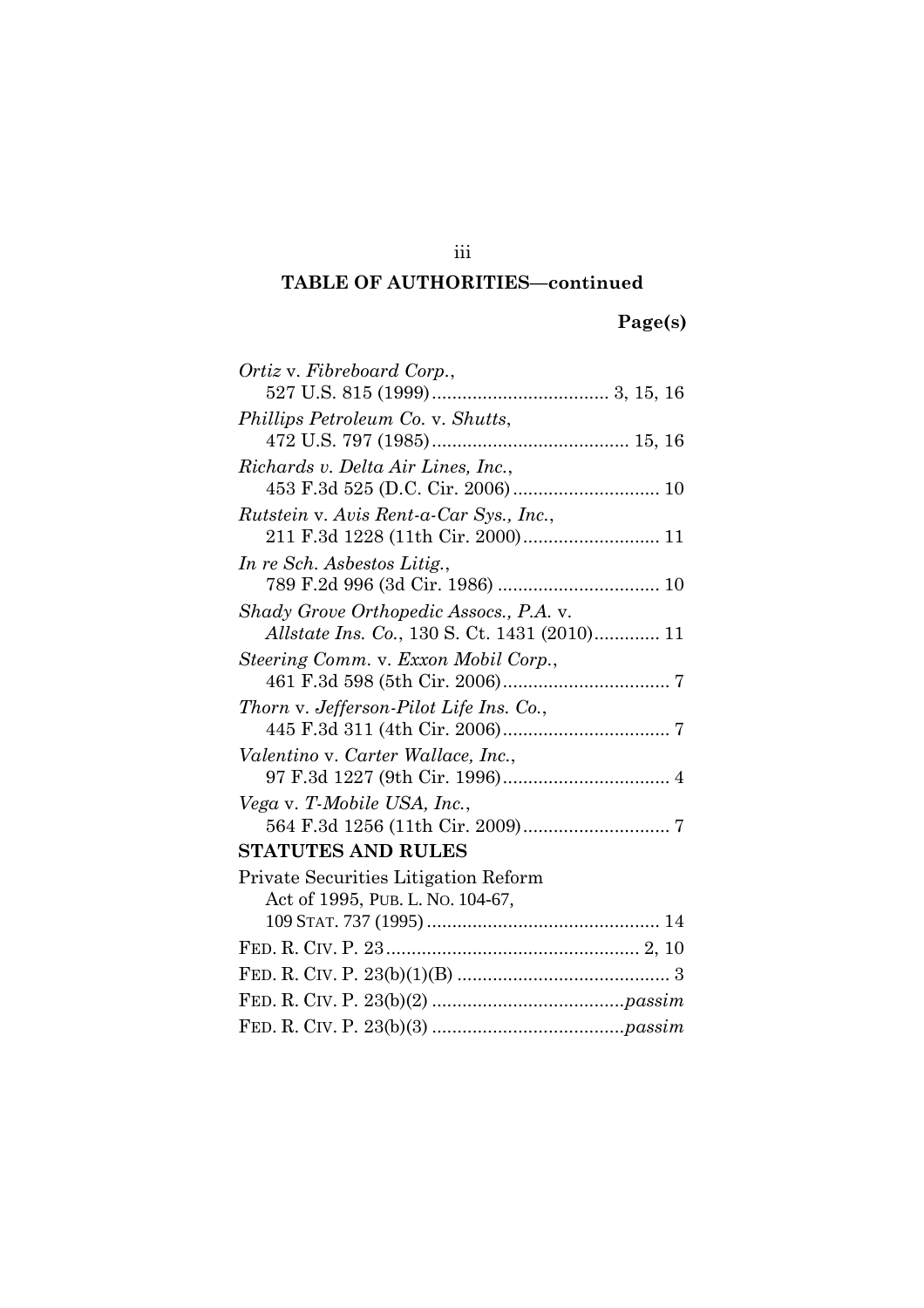# **Page(s)**

| <b>OTHER AUTHORITIES</b>                                                                                                                                                             |  |  |
|--------------------------------------------------------------------------------------------------------------------------------------------------------------------------------------|--|--|
| Janet Cooper Alexander, Do the Merits<br>Matter? A Study of Settlements in<br>Securities Class Actions, 43 STAN. L. REV.                                                             |  |  |
| Robert G. Bone & David S. Evans, Class<br>Certification and the Substantive Merits,                                                                                                  |  |  |
| Elizabeth J. Cabraser et al., New Issues and<br>Key Rulings in the Certification, Trial, Set-<br><i>tlement, and Appeal of Class Actions</i>                                         |  |  |
| John C. Coffee, Jr., Class Action Accountabili-<br>ty: Reconciling Exit, Voice, and Loyalty in<br><i>Representative Litigation</i> , 100 COLUM. L.                                   |  |  |
| John C. Coffee, Jr., The Regulation of<br><i>Entrepreneurial Litigation: Balancing</i><br>Fairness and Efficiency in the Large Class<br>Action, 54 U. CHI. L. REV. 877 (1987) 14     |  |  |
| Developments in the Law—The Paths of Civil<br>Litigation: IV. Class Action Reform: An<br><b>Assessment of Recent Judicial Decisions</b><br>and Legislative Initiatives, 113 HARV. L. |  |  |
| FED. R. CIV. P. 23(f), 1998 advisory                                                                                                                                                 |  |  |
|                                                                                                                                                                                      |  |  |

iv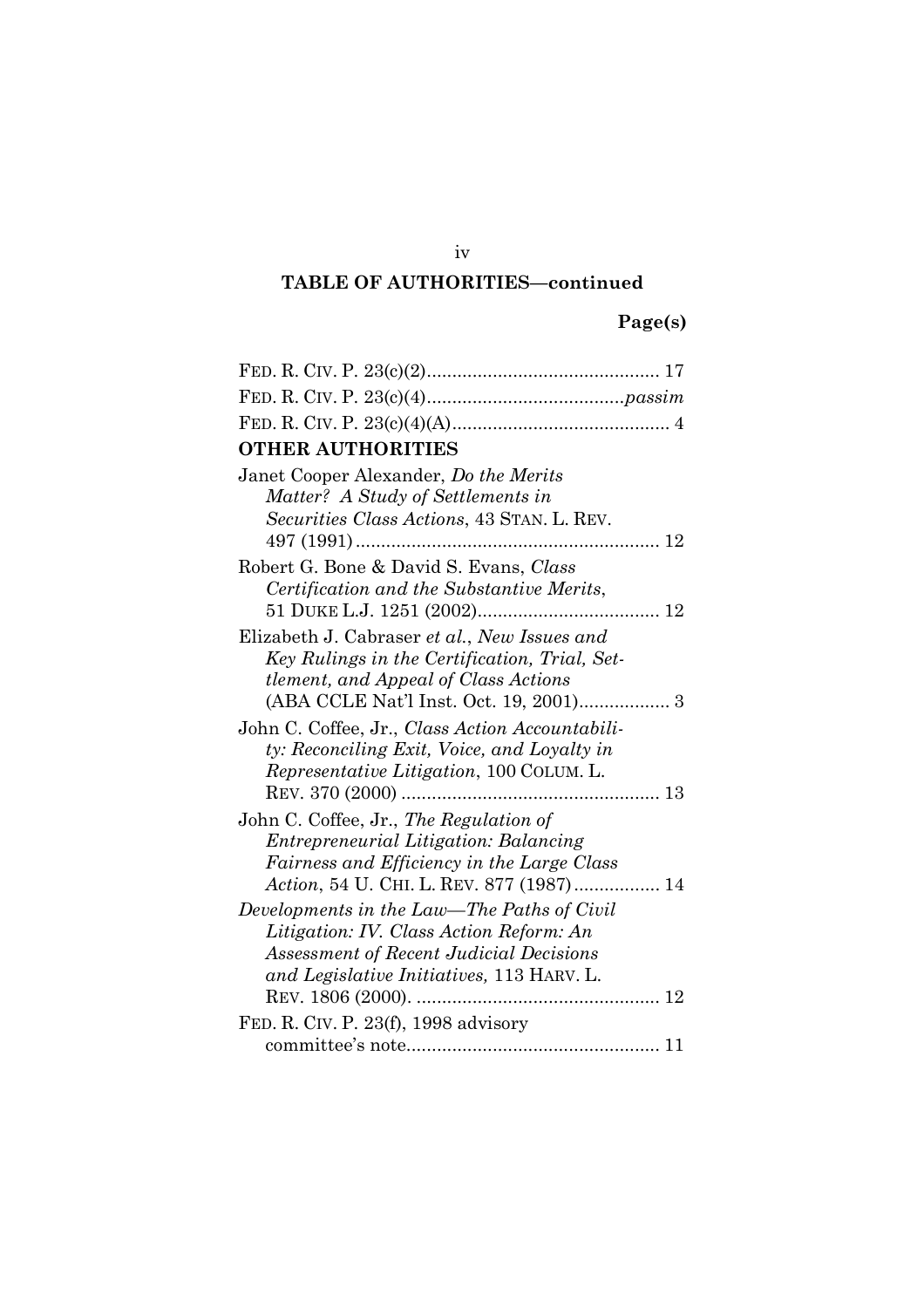v

# **Page(s)**

| HENRY J. FRIENDLY, FEDERAL JURISDICTION: A                                      |
|---------------------------------------------------------------------------------|
|                                                                                 |
| H.R. CONF. REP. NO. 104-369 (1995) 14                                           |
| James A. Henderson, Jr., Comment,                                               |
| Settlement Class Actions and the Limits of                                      |
| Adjudication, 80 CORNELL L. REV. 1014                                           |
|                                                                                 |
| Laura J. Hines, Challenging the Issue Class                                     |
| Action End-Run, 52 EMORY L.J. 709 (2003) 4                                      |
| Jonathan R. Macey & Geoffrey P. Miller, The                                     |
| Plaintiffs' Attorney's Role in Class Action                                     |
| and Derivative Litigation: Economic                                             |
| Analysis and Recommendations for Reform,                                        |
|                                                                                 |
| 1 JOSEPH M. MCLAUGHLIN, MCLAUGHLIN ON                                           |
| CLASS CERTIFICATION (6th ed. Supp. 2009) 8                                      |
| Martin H. Redish, Class Actions and the                                         |
| Democratic Difficulty: Rethinking the<br>Intersection of Private Litigation and |
| Public Goals, 2003 U. CHI. LEGAL F. 71 14                                       |
| Jon Romberg, Half a Loaf Is Predominant and                                     |
| Superior to None: Class Certification of                                        |
| Particular Issues Under Rule 23(c)(4)(A),                                       |
|                                                                                 |
| 1 WILLIAM B. RUBENSTEIN ET AL., NEWBERG ON                                      |
|                                                                                 |
| 2 WILLIAM B. RUBENSTEIN ET AL., NEWBERG ON                                      |
|                                                                                 |
|                                                                                 |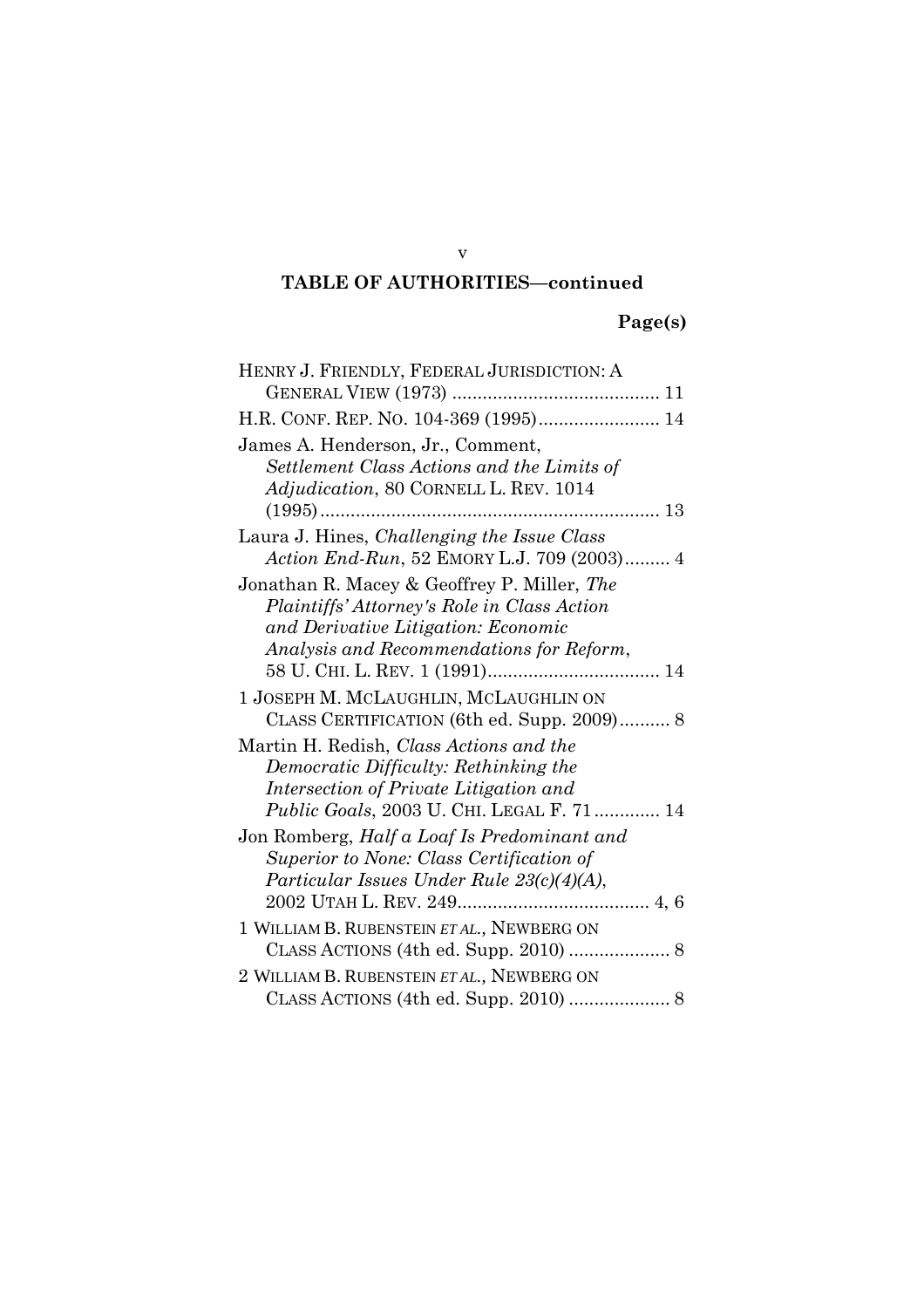# **Page(s)**

| Michael E. Solimine & Christopher O. Hines,     |
|-------------------------------------------------|
| <i>Deciding to Decide: Class Action</i>         |
| Certification and Interlocutory Review by       |
| the United States Courts of Appeals Under       |
| <i>Rule 23(f)</i> , 41 WM. & MARY L. REV. 1531  |
|                                                 |
| Neil Weinberg, Shakedown Street, Forbes.com,    |
| Feb. 11, 2008, at http://www.forbes.com/        |
| 2008/02/11/lerach-milberg-weiss-biz-cz_nw_      |
|                                                 |
| Thomas Willging et al., Empirical Study of      |
| Class Actions in Four Federal District          |
| Courts: Final Report to the Advisory            |
| Committee on Civil Rules (Fed. Judicial         |
| Ctr. 1996), available at http://                |
| ftp.resource.org/courts.gov/fjc/rule23.pdf 12   |
| 7A CHARLES ALAN WRIGHT ET AL., FEDERAL          |
| PRACTICE AND PROCEDURE (3d ed. Supp.            |
|                                                 |
| <b>7AA CHARLES ALAN WRIGHT, ET AL., FEDERAL</b> |
| PRACTICE AND PROCEDURE (3d ed. Supp.            |
|                                                 |
|                                                 |

vi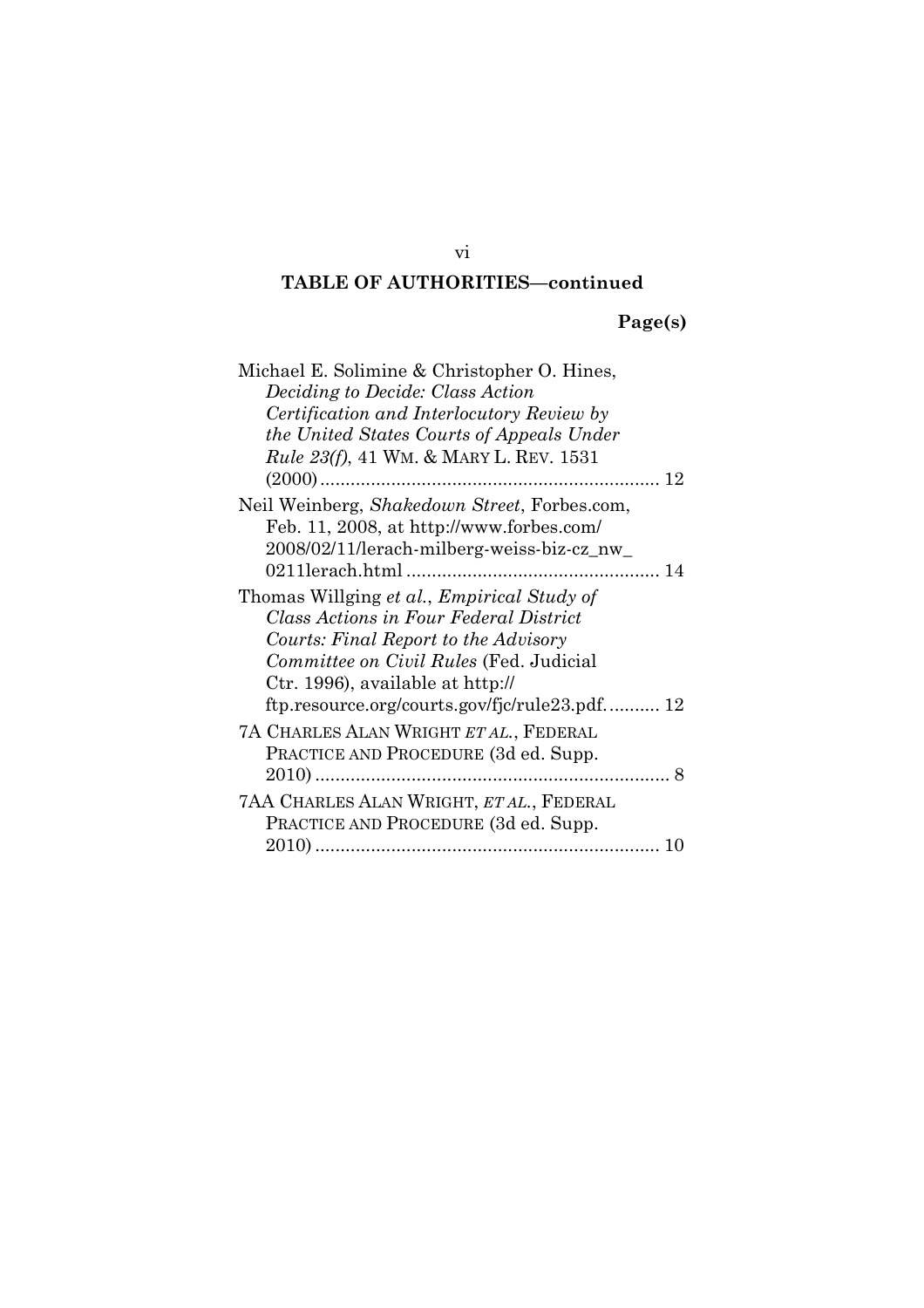## **BRIEF OF DRI—THE VOICE OF THE DEFENSE BAR AS** *AMICUS CURIAE* **IN SUPPORT OF PETITIONERS**

#### **INTEREST OF THE** *AMICUS CURIAE*

*Amicus curiae* DRI—The Voice of the Defense Bar is an international organization of more than 22,000 attorneys involved in the defense of civil litigation.<sup>1</sup> DRI is committed to enhancing the skills, effectiveness, and professionalism of defense attorneys. Because of this commitment, DRI seeks to address issues germane to defense attorneys, their clients, and the civil justice system. DRI has long been a voice in the ongoing effort to make the civil justice system fairer, more efficient and—when national issues are involved—more consistent. To promote these objectives, DRI participates as *amicus curiae* in cases, such as this one, that raise issues of import to its membership, the clients they represent, and to the judicial system as a whole.

This case is of critical importance to DRI and its clientele—businesses that are frequently targeted by class-action lawyers seeking a deep-pocket defendant. The courts below approved the use of "imaginative solutions" to the "problems" of class claims for damages that flunk the requirements imposed by

<sup>1</sup> Pursuant to Rule 37.6, *amicus* states that this brief was not authored in whole or in part by counsel for a party and that no person or entity, other than the *amicus curiae*, its members, and its counsel made a monetary contribution to its preparation and submission. The parties were notified of the intention to file this brief at least ten days prior to its due date, and written consents of the parties to the filing of this brief have been or are being filed with the clerk along with this brief.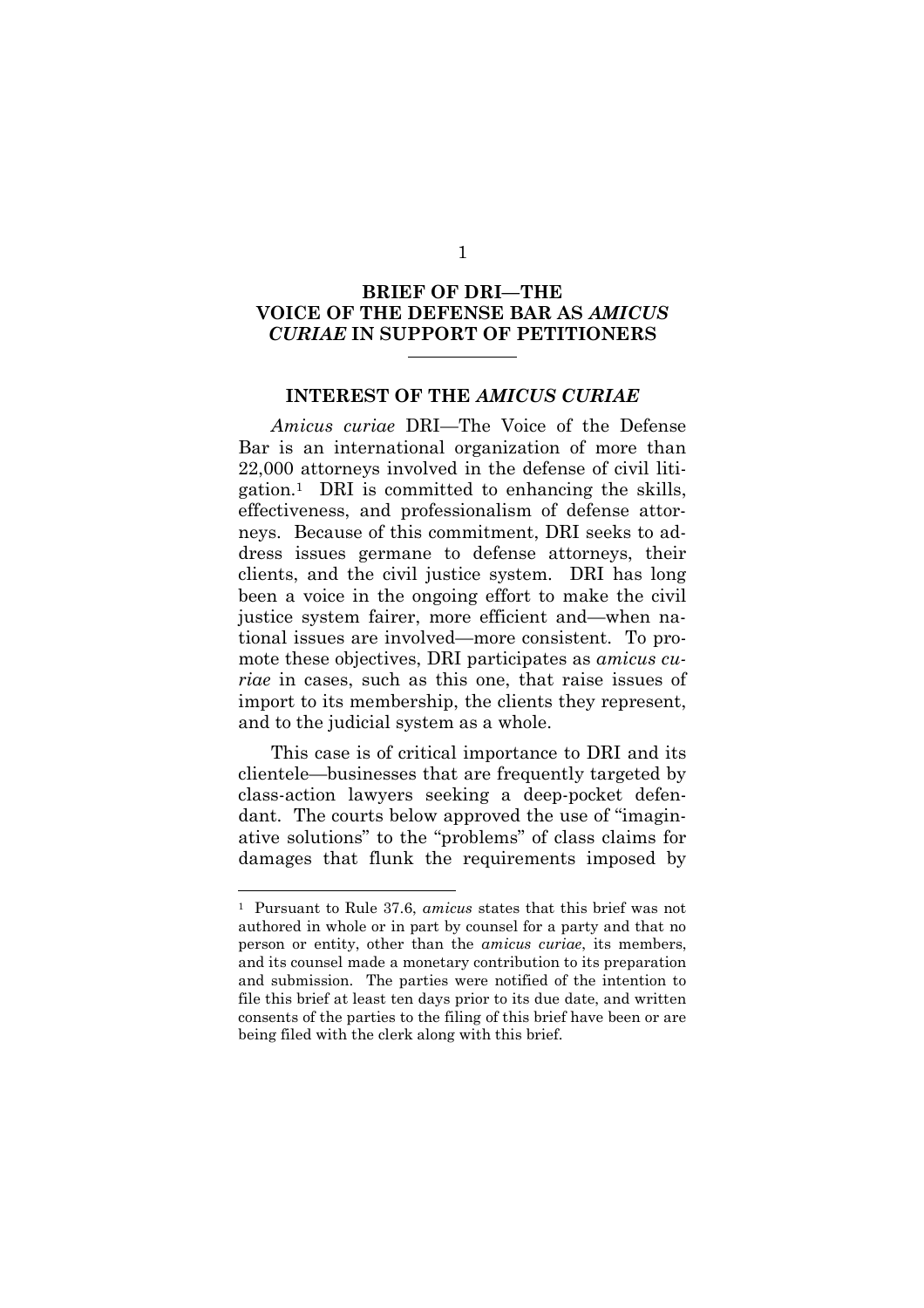Federal Rule of Civil Procedure 23(b)(3). Pet. App. 10a. Specifically, the district court overlooked the plaintiffs' inability to show that common issues in the case as a whole predominate over individual ones, as Rule 23(b)(3) mandates, instead certifying certain common issues and severing the multitude of individual issues—including causation, the applicability of the statute of limitations, and damages—for subsequent individual proceedings on the claims for monetary damages. Although not citing the rule, the district court certified an "issue class" under Rule  $23(c)(4)$ . In addition, invoking Rule  $23(b)(2)$ , the court certified class claims seeking declarations as to the set of common issues. Thus, the plaintiffs obtained class certification even though deciding the class claims will not achieve a final resolution of even a single class member's case.

The "imaginative" approach to class certification endorsed by the courts below, however, is not only contrary to Rule 23, but also effectively permits class certification on demand for the plaintiffs' bar. That in turn allows opportunistic plaintiffs to obtain blackmail settlements from businesses, inspiring new rounds of unfair and wasteful class-action litigation. The escalating demands by—and increasing success of—the plaintiffs' bar in obtaining certification of "issue classes" under Rules 23(b)(2), (b)(3), and (c)(4) have led to vexatious litigation. DRI accordingly has a strong interest in encouraging this Court to review and reverse the decision below.

### **INTRODUCTION AND SUMMARY OF ARGUMENT**

Just over a decade ago, this Court twice reminded the bar and lower courts that the stringent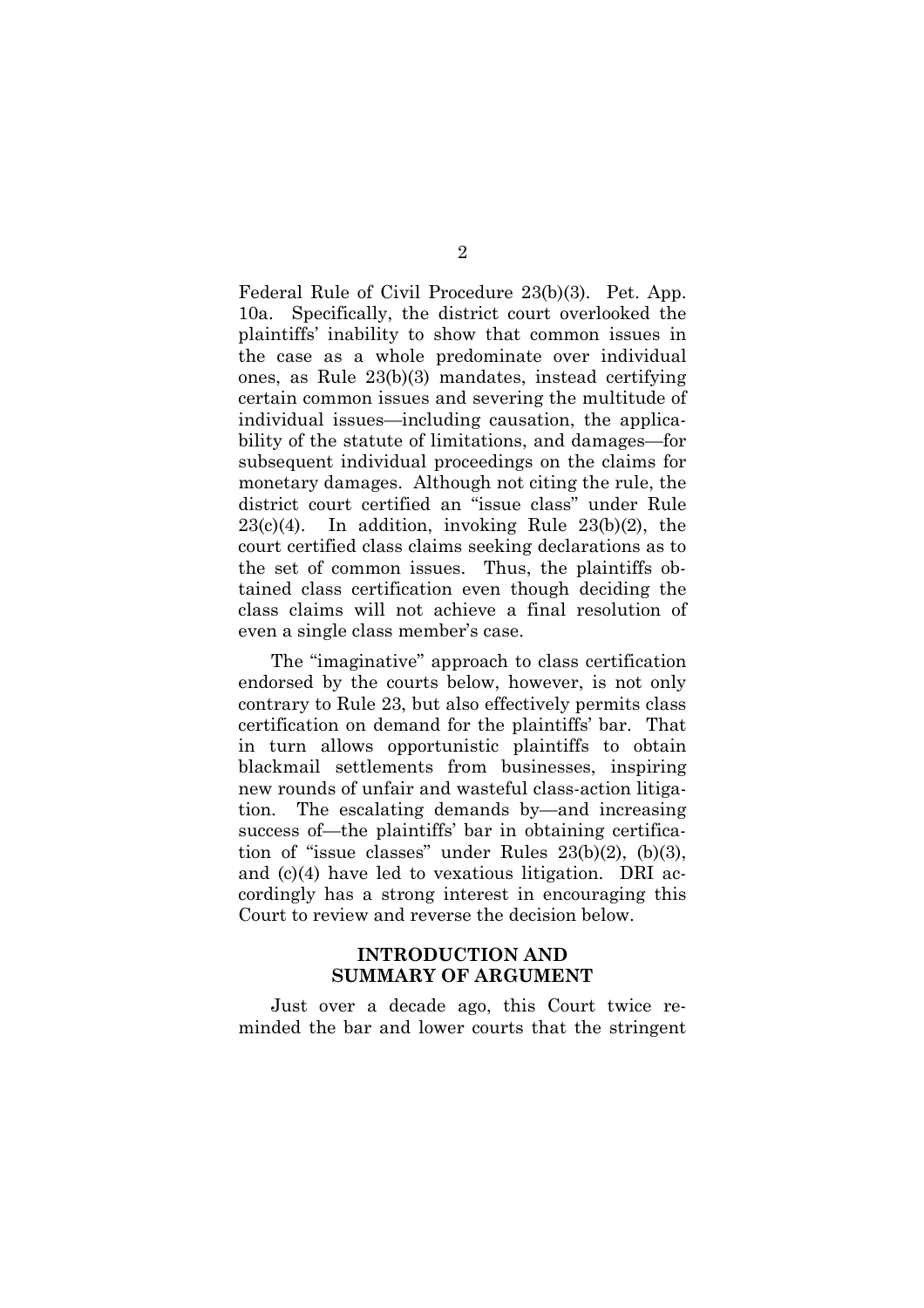standard that Rule 23(b)(3) imposes on class certification for damages claims are necessary to protect the due process rights of defendants and absent class members. *See Ortiz* v. *Fibreboard Corp.*, 527 U.S. 815, 845–848 (1999); *Amchem Prods., Inc.* v. *Windsor*, 521 U.S. 591, 622–623 (1997). This Court emphasized that Rule 23(b)(3)'s protections cannot be bypassed, whether through the device of a "settlement-only class" or by attempting to repackage the class action as one under Rule 23(b)(1)(B) for distribution of a limited fund. See *Ortiz*, 527 U.S. at 845 (warning "against adventurous application of Rule  $23(b)(1)(B)$ " to skirt Rule  $23(b)(3)$ 's requirements); *Amchem*, 521 U.S. at 622–625 (same in settlement class context).

Shortly thereafter, a different tactic to evade Rule 23(b)(3)'s requirement surfaced—the use of "issue classes." See, *e.g.*, Elizabeth J. Cabraser *et al.*, *New Issues and Key Rulings in the Certification, Trial, Settlement, and Appeal of Class Actions* 16 (ABA CCLE Nat'l Inst. Oct. 19, 2001) (arguing that the issue class action "seems poised for a renaissance"). Plaintiffs typically invoke Rule 23(c)(4), which provides for the certification of a "class action with respect to particular issues," or Rule 23(b)(2), which authorizes the certification of a class action seeking "final \* \* \* declaratory relief." The proper relationship between Rule 23(b)(3) on the one hand and Rules  $23(c)(4)$  and  $23(b)(2)$  on the other is among the most significant and disputed questions pertaining to class actions today, with the fate of huge lawsuits hanging in the balance. Now is the time for this Court to resolve these pressing issues, and this is the case in which to do it.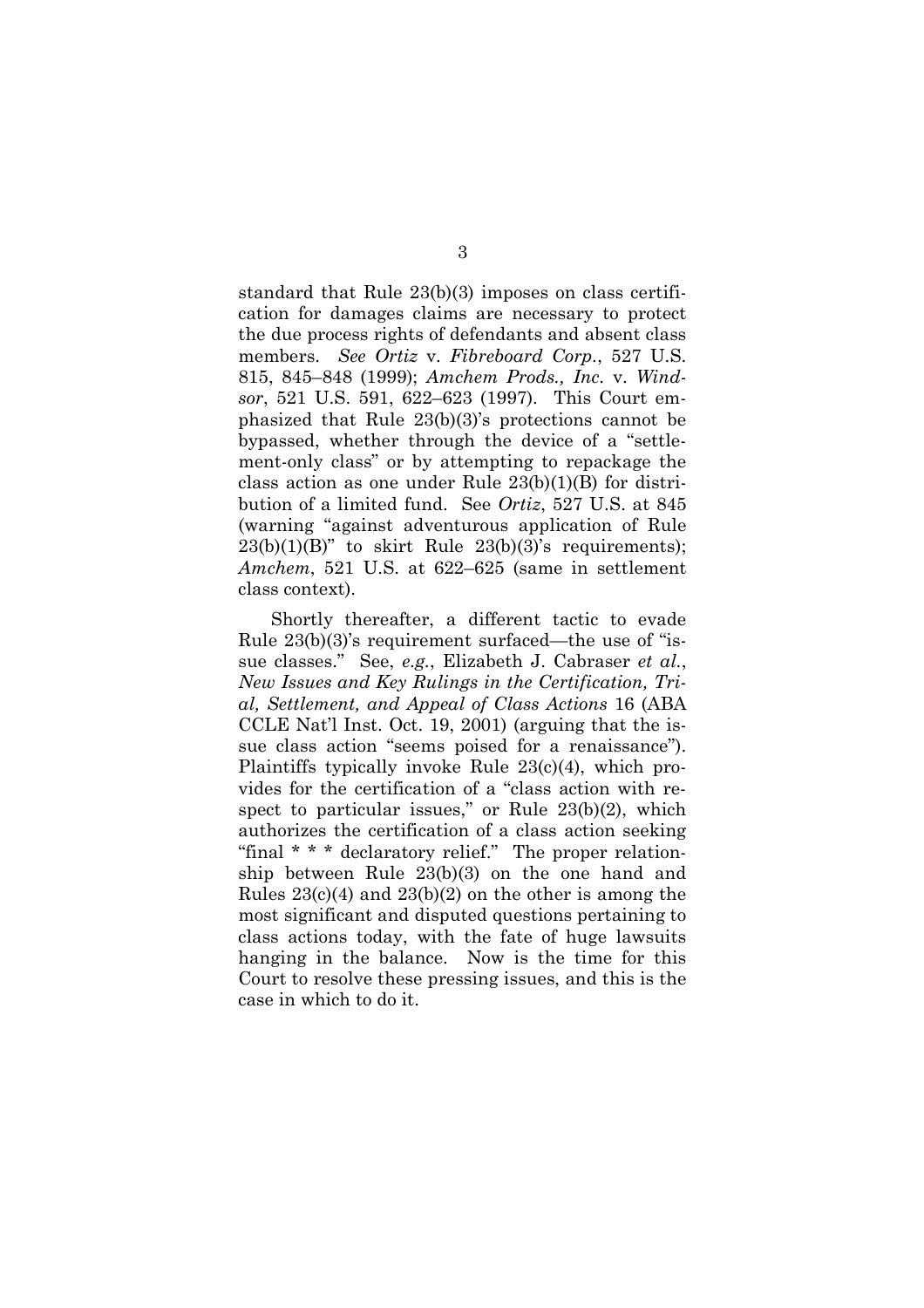The first question is whether discrete common elements of a class claim for money damages may be certified as an "issue class" under Rules 23(b)(3) and  $(c)(4)$  in order to avoid having to satisfy the predominance requirement of Rule 23(b)(3) as to the entire claim. As petitioners have demonstrated, the Third, Fifth, and Eleventh Circuits have rejected this endrun around Rule 23(b)(3). *See* Pet. 17–18 (citing, *e.g.*, *In re Hydrogen Peroxide Antitrust Litig.*, 552 F.3d 305, 311 (3d Cir. 2008); *Andrews* v. *AT&T Co.*, 95 F.3d 1014, 1023–1024 (11th Cir. 1996); *Castano* v. *Am. Tobacco Co.*, 84 F.3d 734, 745 n.21 (5th Cir. 1996)). By contrast, although in this case the Seventh Circuit did not expressly cite Rule 23(c)(4), that court has now joined the Second and Ninth Circuits in allowing the certification of "issue classes." See Pet. App. 6a–8a; *In re Nassau County Strip Search Cases*, 461 F.3d 219, 227 (2d Cir. 2006); *Valentino* v. *Carter-Wallace, Inc.*, 97 F.3d 1227, 1234 (9th Cir. 1996). Commentators are divided as well.<sup>2</sup>

<sup>2</sup> Compare Laura J. Hines, *Challenging the Issue Class Action End-Run*, 52 EMORY L.J. 709, 712 (2003) (arguing that "neither [Rule 23](c)(4)(A)'s text, its structural placement, nor its rulemaking history provide support for an adventurous interpretation of the provision," and concluding that the Rule "simply cannot authorize an issue class action end-run around the predominance requirement for class actions that otherwise would fail to satisfy that requirement") with Jon Romberg, *Half a Loaf Is Predominant and Superior to None: Class Certification of Particular Issues Under Rule 23(c)(4)(A)*, 2002 UTAH L. REV. 249, 263, 281 (arguing that issue certification "can fundamentally revamp the nature of class actions," and criticizing courts for "fail[ing] to grasp" the full meaning of Rule  $23(c)(4)(A)$ , which allows resolution of common issues while permitting complicated individual issues to be "severed away cleanly and painlessly").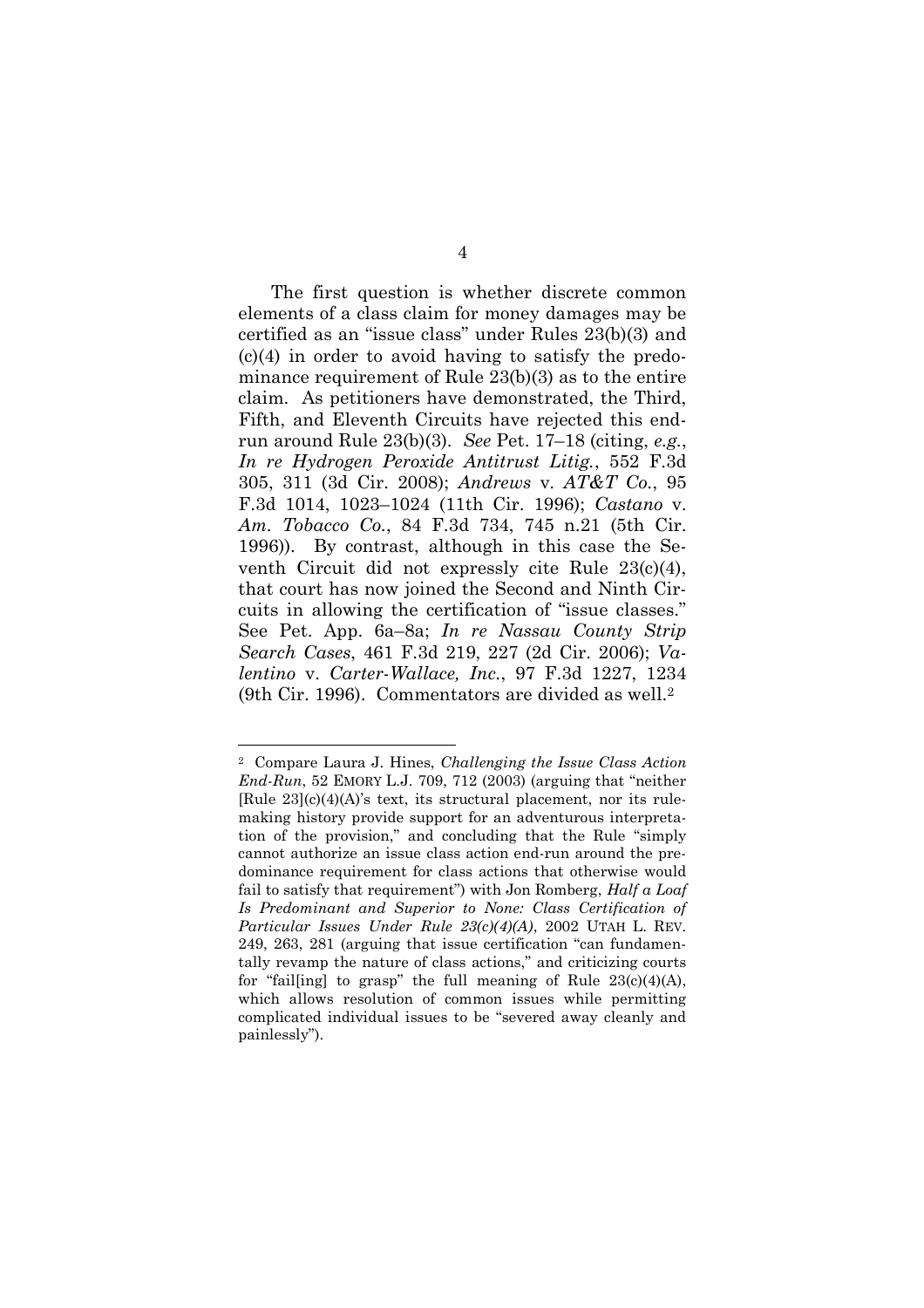The second issue is whether plaintiffs may alternatively obtain certification of a class under Rule 23(b)(2) by seeking declaratory relief as to particular common elements of the claim for damages. As petitioners have shown, the decision below is contrary to decisions of the First, Fifth, and Eleventh Circuits rejecting the certification under Rule 23(b)(2) of issue classes seeking such non-final declaratory relief. See Pet. 24 (citing *Christ* v. *Beneficial Corp.*, 547 F.3d 1292, 1298 & n.11 (11th Cir. 2008); *McKenna* v. *First Horizon Home Loan Corp.*, 475 F.3d 418, 426–427 (1st Cir. 2007); *Bolin* v. *Sears Roebuck & Co.*, 231 F.3d 970, 977–979 (5th Cir. 2000)).

In the experience of DRI and its members, the confusion in the district courts on these seemingly basic questions of class-certification procedure is even more pronounced, with results all over the map. The need to resolve this disarray is reason enough to grant the petition for certiorari. But the sheer importance of the questions presented by the petition is itself ample reason to grant review—and reverse the decision below. This brief provides additional context for understanding why issue class certifications such as the ones in this case are inefficient and profoundly unfair to defendants.

To begin with, the certification of an issue class action is almost trivially easy. All that would-be class counsel needs to do is identify a single issue of law or fact that is common to the class—a standard that virtually every putative class action can satisfy. The normal safeguard against improper certification of a class seeking monetary damages is the predominance requirement, which operates to ensure that the proposed class is sufficiently cohesive to warrant certification. But by definition that requirement is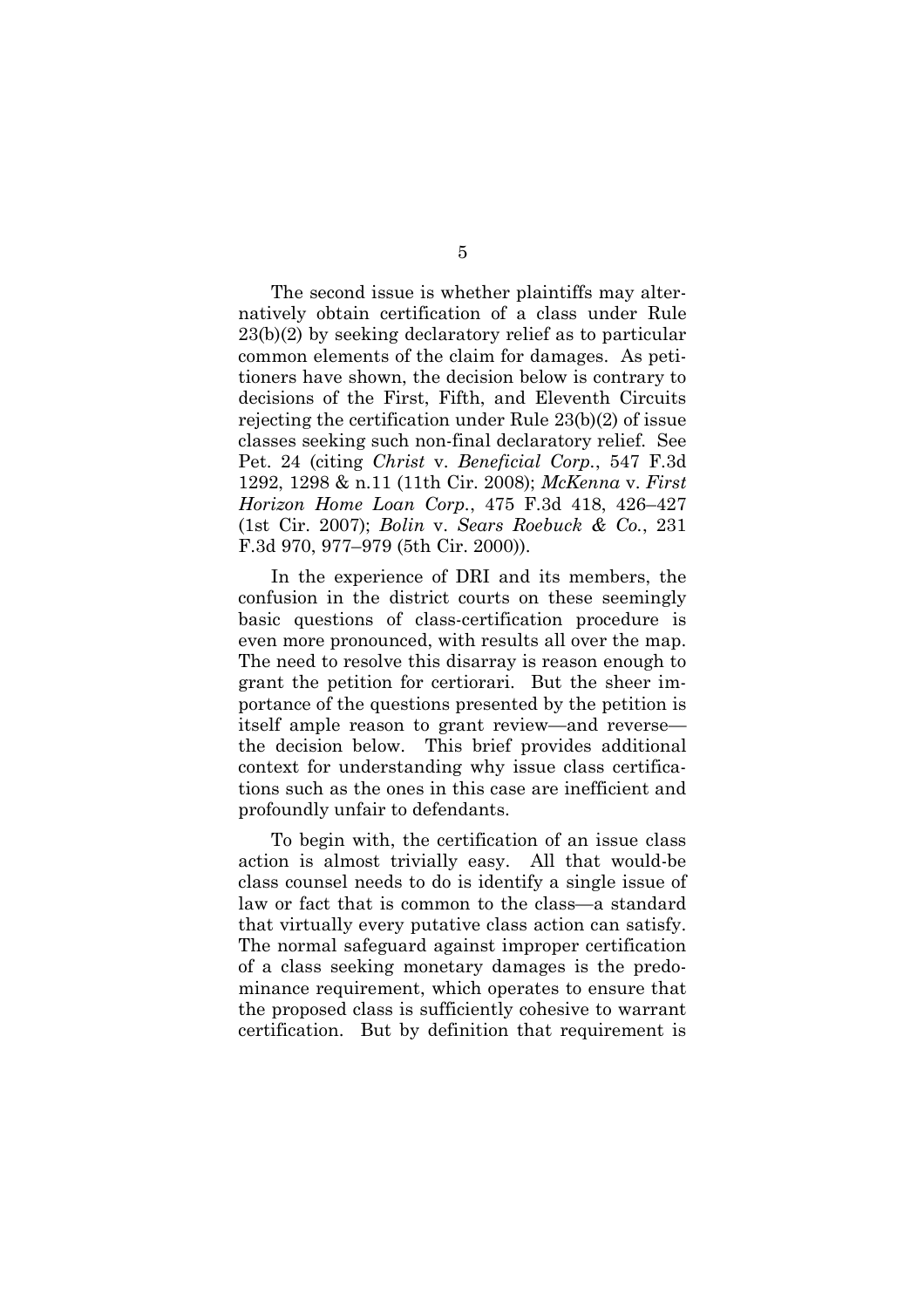satisfied in an issue class action, as all individualized issues have been severed and rendered irrelevant. See Jon Romberg, *Half a Loaf Is Predominant and Superior to None: Class Certification of Particular Issues Under Rule 23(c)(4)(A)*, 2002 UTAH L. REV. 249, 281 (noting that issue classes allow individualized issues to be "severed away cleanly and painlessly"). Or the predominance requirement is simply avoided altogether by repackaging the class action as one under Rule 23(b)(2)—for which predominance is not required—that seeks non-final declarations as to the cherry-picked common elements of the claim.

The chief consequence of this drastic lowering of class certification requirements will be to open the floodgates to a deluge of issue class actions that were filed simply to extort a settlement from the defendant. Because of the exponentially larger stakes of a class action and the huge expense of defending such a suit, class certification places tremendous pressure on defendants to settle even meritless claims.

Converting these lawsuits into issue class actions causes them to pose an even greater threat to defendants. First, the fact that the class members stand to gain no money from the suit greatly reduces their incentive to monitor class counsel—which means that these actions are particularly susceptible to being lawyer-driven. Second, the defendant in an issue class action loses one of the traditional safeguards of traditional class-action litigation: the assurance of finality. Because issue class actions are certified by side-stepping the predominance requirement of Rule  $23(b)(3)$ —and also by depriving absent class members of their notice and opt-out rights if Rule 23(b)(2) provides the vehicle for the issue class—any class judgment or settlement may be vulnerable to a colla-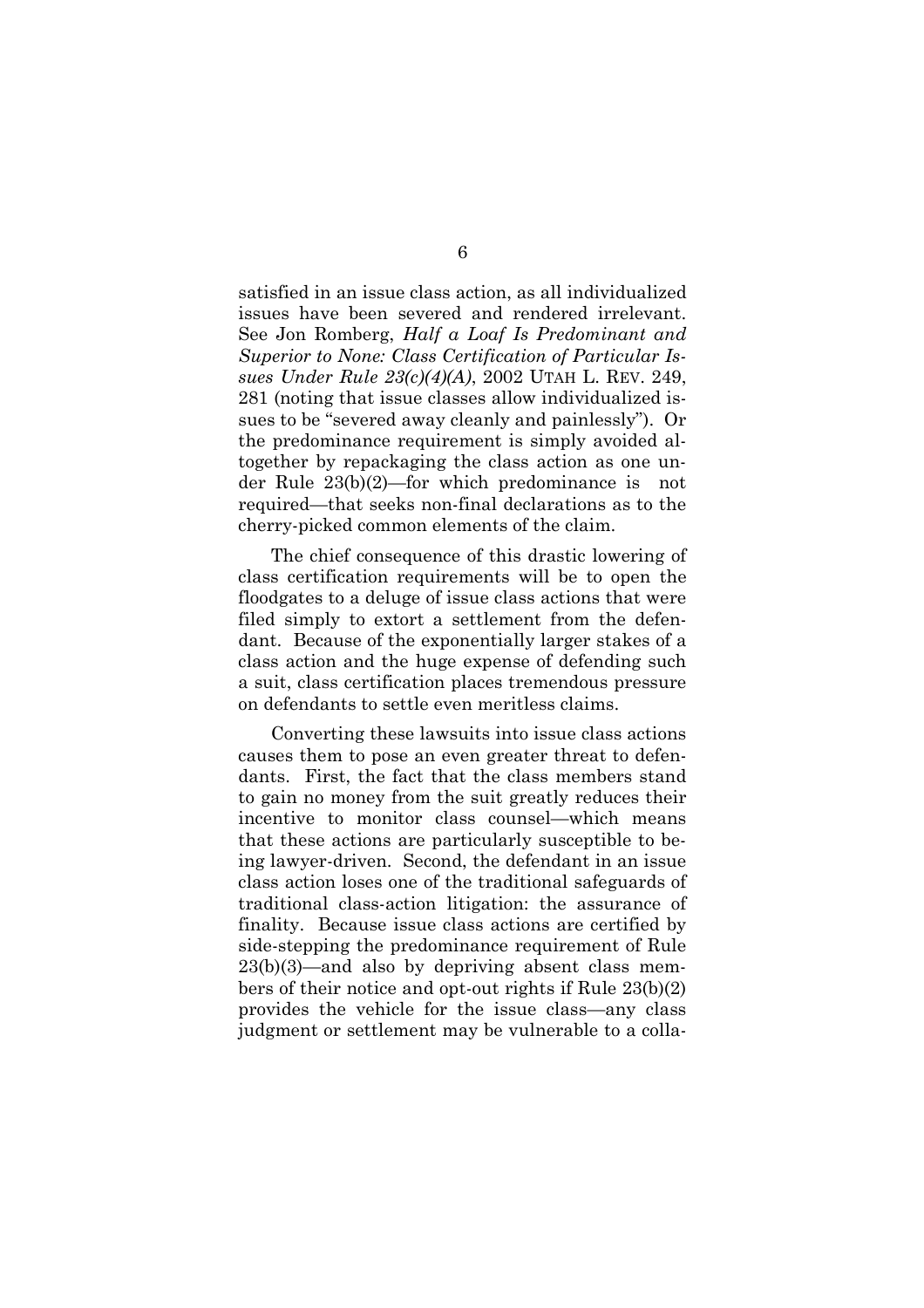teral challenge by absent class members. In order to prevent a tidal wave of shake-down class actions, this Court should grant review and reverse the decision below.

#### **ARGUMENT**

### **A. Under The Interpretation Of Rule 23 Adopted Below, Virtually All Class Actions Would Be Certifiable.**

One consequence of the lower courts' rulings is clear: Under their reasoning, just about every request to certify a class action seeking monetary damages would be granted, at least in part.

Normally, such a request could be granted only if the putative class representative could demonstrate that, among other things, "the questions of law or fact common to class members predominate over any questions affecting only individual members." FED. R. CIV. P. 23 (b)(3). Numerous courts—including this Court—have agreed that the predominance requirement is a "demanding" one that ensures that "proposed classes are sufficiently cohesive to warrant adjudication by representation." *Amchem*, 521 U.S. at 623; see also, *e.g.*, *Vega* v. *T-Mobile USA, Inc.*, 564 F.3d 1256, 1279 (11th Cir. 2009) (predominance requires "an independent and substantial" and "rigorous[] analysis"); *Steering Comm.* v. *Exxon Mobil Corp.*, 461 F.3d 598, 603 (5th Cir. 2006) ("predominance inquiry" is "rigorous"); *Thorn* v. *Jefferson-Pilot Life Ins. Co.*, 445 F.3d 311, 319 (4th Cir. 2006) (predominance requirement is "stringent"); *Newton* v. *Merrill Lynch, Pierce, Fenner & Smith, Inc.*, 259 F.3d 154, 186 (3d Cir. 2001) (same). One treatise writer advises that the predominance requirement "usually is the greatest obstacle to [Rule 23](b)(3) certifica-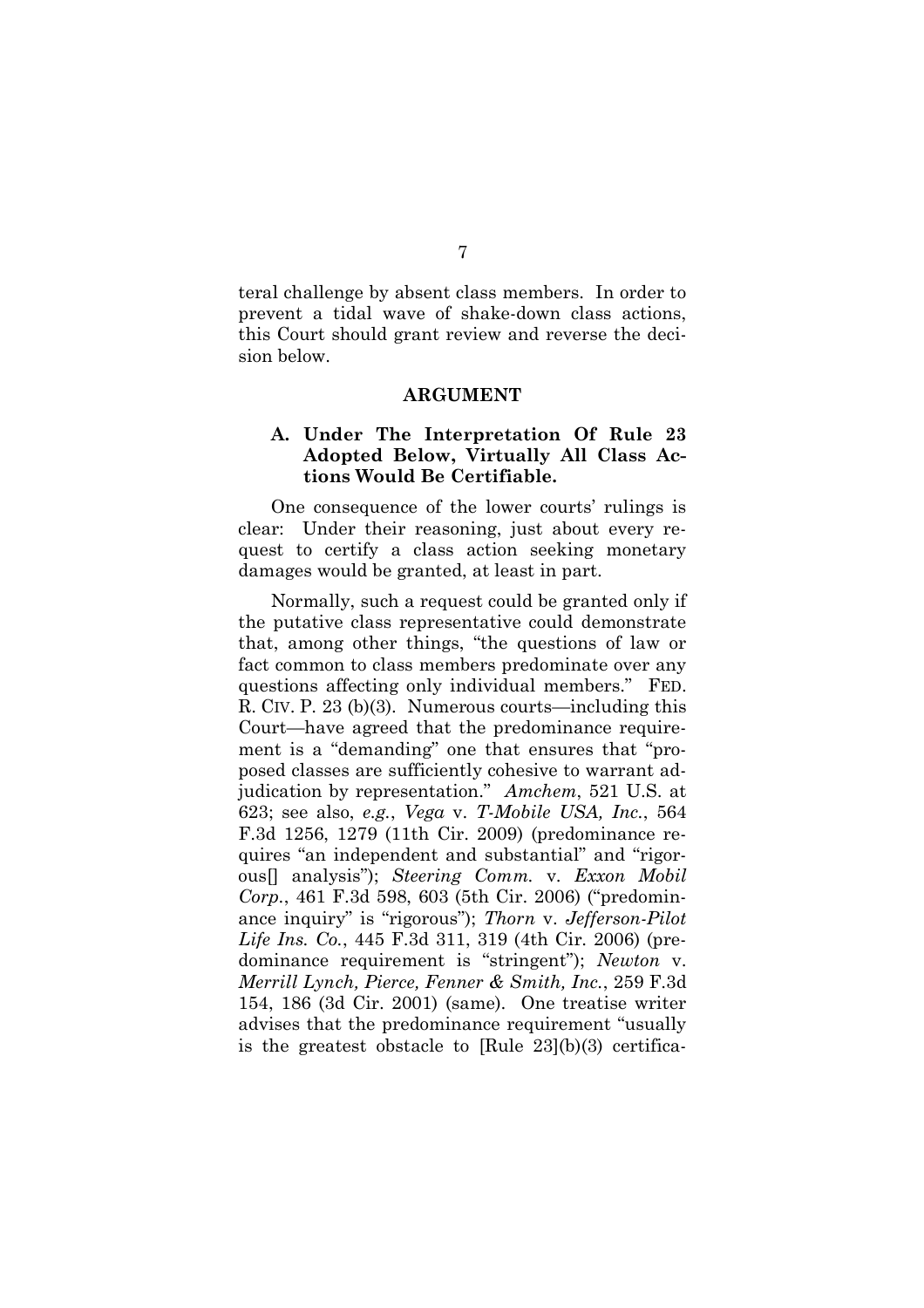tion" of dubious class actions. 1 JOSEPH M. MCLAUGHLIN, MCLAUGHLIN ON CLASS ACTIONS § 5:23 (6th ed. Supp. 2009).

That obstacle is shunted aside, however, when the plaintiff seeks certification of an "issue" class. Rule 23(c)(4) provides that "[w]hen appropriate, an action may be brought or maintained as a class action with respect to particular issues" that are common to the class. Yet identifying a common issue of fact or law is a requirement that is "easily met in most cases." 1 WILLIAM B. RUBENSTEIN *ET AL.*, NEW-BERG ON CLASS ACTIONS § 3:10 (4th ed. Supp. 2010).<sup>3</sup> If a class action for monetary damages can be certified under Rules  $23(b)(3)$  and  $(c)(4)$  by cherry-picking one or more common questions, even though individual questions predominate for the case as a whole, then certification would become automatic: A court could "sever issues until the remaining common issue predominates over the remaining individual issues," thus "eviscerat[ing] the predominance requirement." *Castano*, 84 F.3d at 745 n.21; 2 WILLIAM B. RUBENSTEIN *ET AL.*, NEWBERG ON CLASS ACTIONS § 4:23 (4th ed. Supp. 2010) ("[T]he court's discretion" to limit "a class action to designated common issues \* \* \* has the capability of automatically satisfying the predominance test under Rule 23(b)(3)."); 7A CHARLES ALAN WRIGHT *ET AL.*, FEDERAL PRACTICE AND PROCEDURE § 1778 (3d ed. Supp. 2010) (Rule

<sup>3</sup> *See also*, *e.g.*, *In re New Motor Vehicles Canadian Export Antitrust Litig.*, 522 F.3d 6, 19 (1st Cir. 2008) (the "requirement of commonality is a low bar"); 7A CHARLES ALAN WRIGHT *ET AL.*, FEDERAL PRACTICE AND PROCEDURE § 1763 (3d ed. Supp. 2010) ("[C]ommon questions have been found to exist in a wide range of contexts" because courts "have given [the commonality requirement] a permissive application.") (footnote omitted).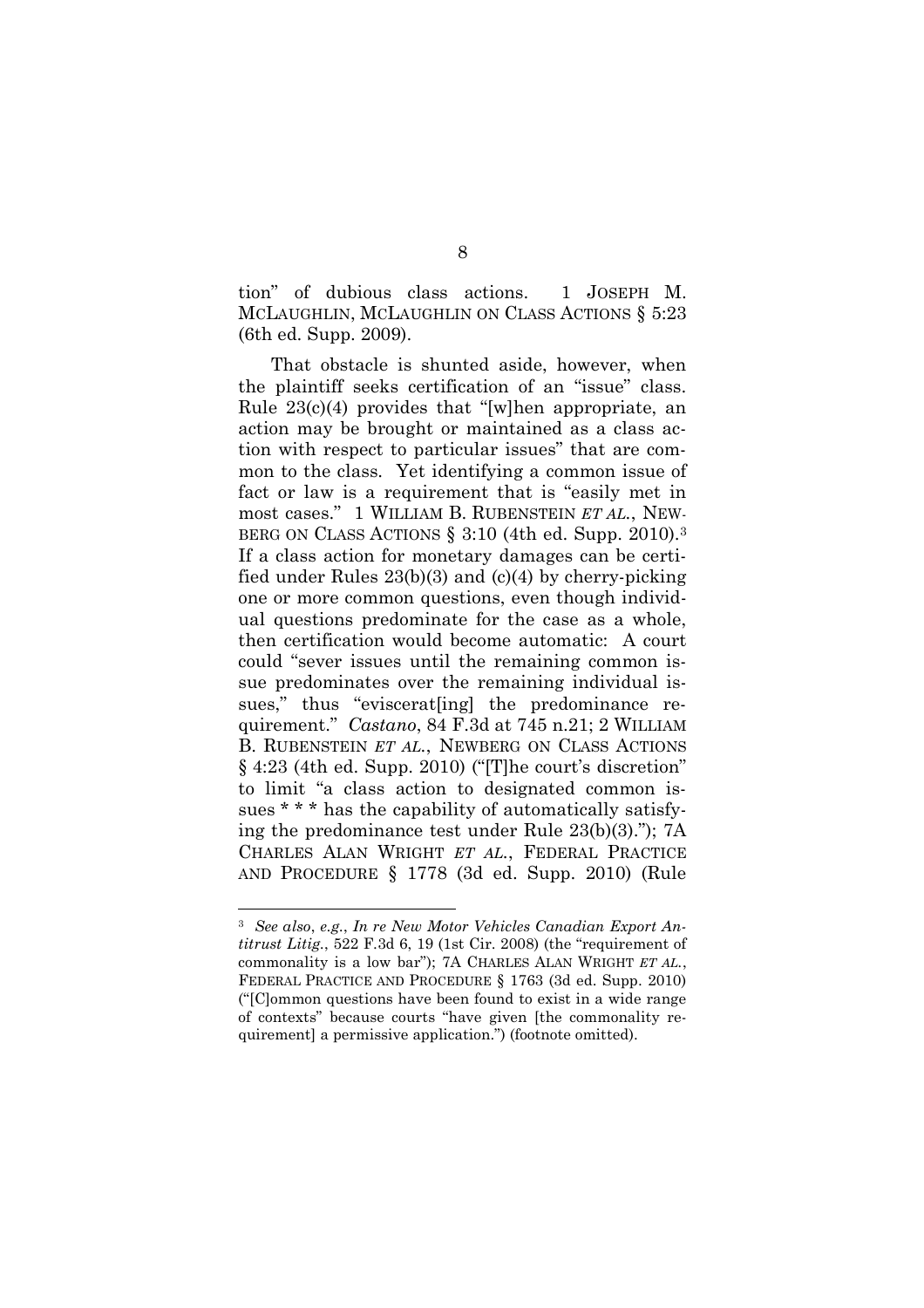$23(c)(4)$  may allow a court to "recast" nonpredominating class actions into ones that "'predominate' for purposes of Rule 23(b)(3).").

In addition, the use of an issue class allows even serious concerns with the adequacy and typicality of a proposed class representative—which normally would halt class certification in its tracks—to be brushed aside. If the inquiry into the representative's adequacy and typicality is artificially confined to the common issues that the class counsel have artfully pleaded, then those requirements fall away as meaningful restrictions to class certification on demand. Thorny conflicts between the interests of the class representative and absent class members or between groups of class members can be ignored as irrelevant to resolution of a particular common issue. And particularized defenses to the class representative's claims—which otherwise would defeat typicality—can be assumed away.<sup>4</sup> The end result is automatic class certification in every case in which class counsel can identify even a single common issue.

The same is true if class counsel may repackage a class action for monetary damages as an "issue" class seeking declaratory relief as to any common element of a class claim. Rule 23(b)(2) authorizes

<sup>4</sup> In addition, certification of an issue class action raises serious concerns about the manageability of class-wide proceedings. The courts below reasoned that severing the individualized issues rendered the remaining aspects of the case manageable for trial. See Pet. App. 10a, 83a. But when the individual proceedings would be centralized before a single decisionmaker—here the courts proposed to appoint a "Special Master" to resolve certain-to-follow disputes in every individual case (*id.* at 9a)—the question of manageability has simply been kicked down the road.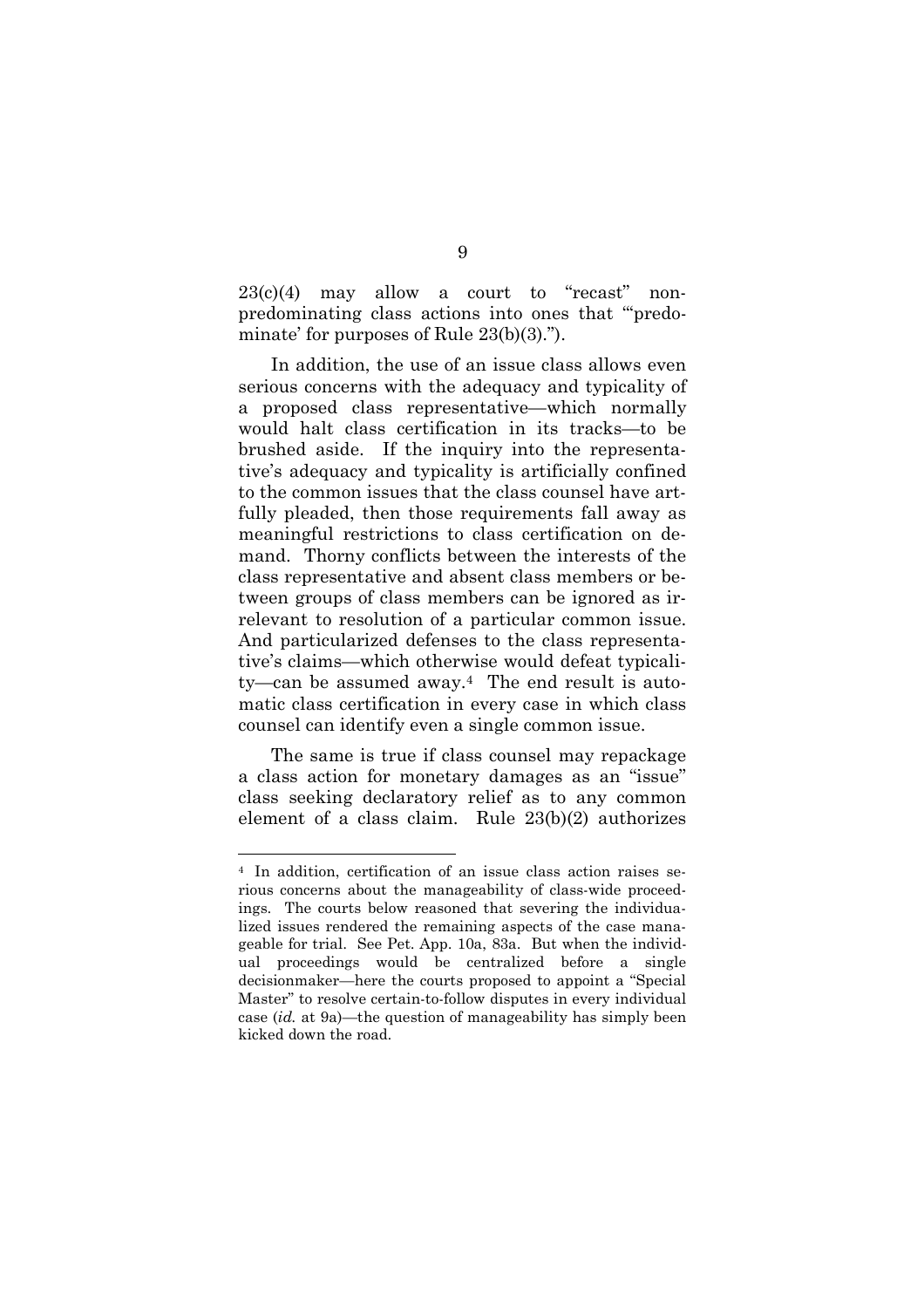class certification if "the party opposing the class has acted or refused to act on grounds that apply generally to the class, so that *final* injunctive relief or corresponding declaratory relief is appropriate respecting the class as a whole." FED. R. CIV. P. 23(b)(2) (emphasis added).<sup>5</sup> If plaintiffs may obtain certification under this Rule merely by requesting declarations on a limited subset of disputed issues of law or fact—as the courts below in effect held6—then the class counsel's ability to articulate a single common question for which declaratory relief may be sought is the only limit on class certification.

### **B. Freewheeling Certification Of "Issue Classes" Invites A Flood Of Vexatious Litigation.**

In construing Rule 23 to allow the certification of "issue classes" virtually at will, the courts below

<sup>&</sup>lt;sup>5</sup> Numerous courts have recognized that declaratory relief under Rule 23(b)(2) must correspond to a *final* injunction rather than—as here—a step along the way to an award of damages. See, *e.g.*, *Richards v. Delta Air Lines, Inc.*, 453 F.3d 525, 530 (D.C. Cir. 2006); *In re Sch. Asbestos Litig.*, 789 F.2d 996, 1008 (3d Cir. 1986); see also 7AA CHARLES ALAN WRIGHT *ET AL.*, FEDERAL PRACTICE AND PROCEDURE § 1775 (3d ed. Supp. 2010) ("[A]n action seeking a declaration concerning [the] defendant's conduct that appears designed simply to lay the basis for a damage award rather than injunctive relief would not qualify under Rule 23(b)(2).").

<sup>6</sup> To be sure, the court of appeals described "the cumulative effect" of the requested declarations as "an entitlement" for class members "to have their windows replaced" by the defendant. Pet. App. 9a. But the court elsewhere acknowledged that the class proceedings would not resolve the individualized causation and statute-of-limitations issues, which would be reserved for individual trials. *Id.* at 7a.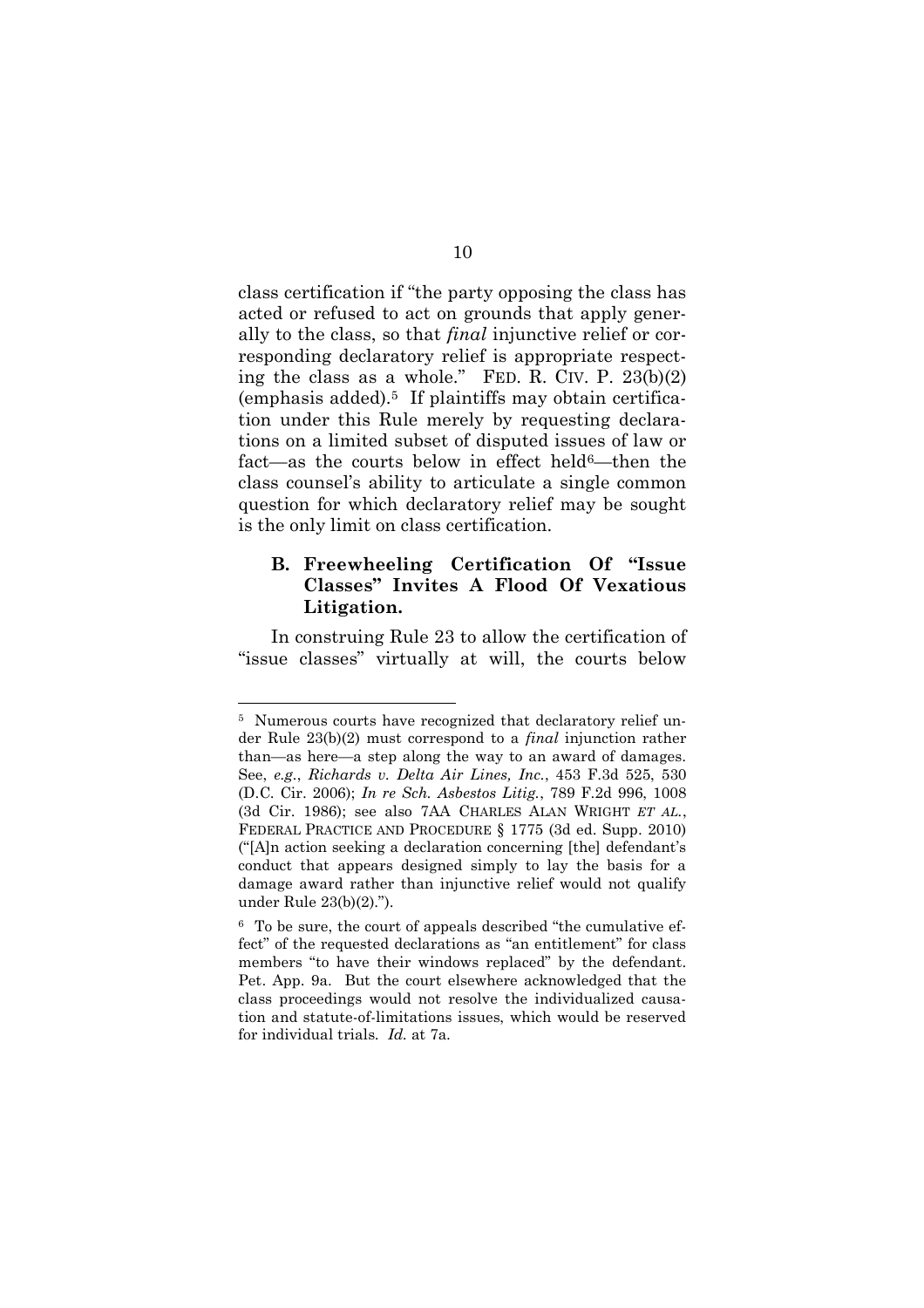have invited a significant upswing in the opportunistic filing of shake-down class-action lawsuits against deep-pocket defendants. The outcome will have farreaching and dire consequences for businesses; their owners, customers, and employees; and the judicial system as a whole.

1. The defendants in class actions already face tremendous pressure to capitulate to what Judge Friendly termed "blackmail settlements." HENRY J. FRIENDLY, FEDERAL JURISDICTION: A GENERAL VIEW 120 (1973). As this Court has observed, because of the sheer stakes of a class action once it has been certified, "even a complaint which by objective standards may have very little chance of success at trial has a settlement value to the plaintiff out of any proportion to its prospect of success at trial \* \* \*." *Blue Chip Stamps* v. *Manor Drug Stores*, 421 U.S. 723, 740 (1975); see also, *e.g.*, *Shady Grove Orthopedic Assocs., P.A.* v. *Allstate Ins. Co.*, 130 S. Ct. 1431, 1465 n.3 (2010) (Ginsburg, J., dissenting) ("A court's decision to certify a class \* \* \* places pressure on the defendant to settle even unmeritorious claims."); *Castano*, 84 F.3d at 746 (because "[c]lass certification magnifies and strengthens the number of unmeritorious claims," it "creates insurmountable pressure on defendants" to agree to "settlements [that] have been referred to as judicial blackmail"); *Rutstein* v. *Avis Rent-a-Car Sys., Inc.*, 211 F.3d 1228, 1240 n.21 (11th Cir. 2000) ("[T]he blackmail value of a class certification \* \* \* can aid the plaintiffs in coercing the defendant into a settlement"); FED. R. CIV. P. 23(f), 1998 advisory committee's note ("An order granting certification \* \* \* may force a defendant to settle rather than incur the costs of defending a class action and run the risk of potentially ruinous liability."). And the threat of inevitably costly and disruptive class-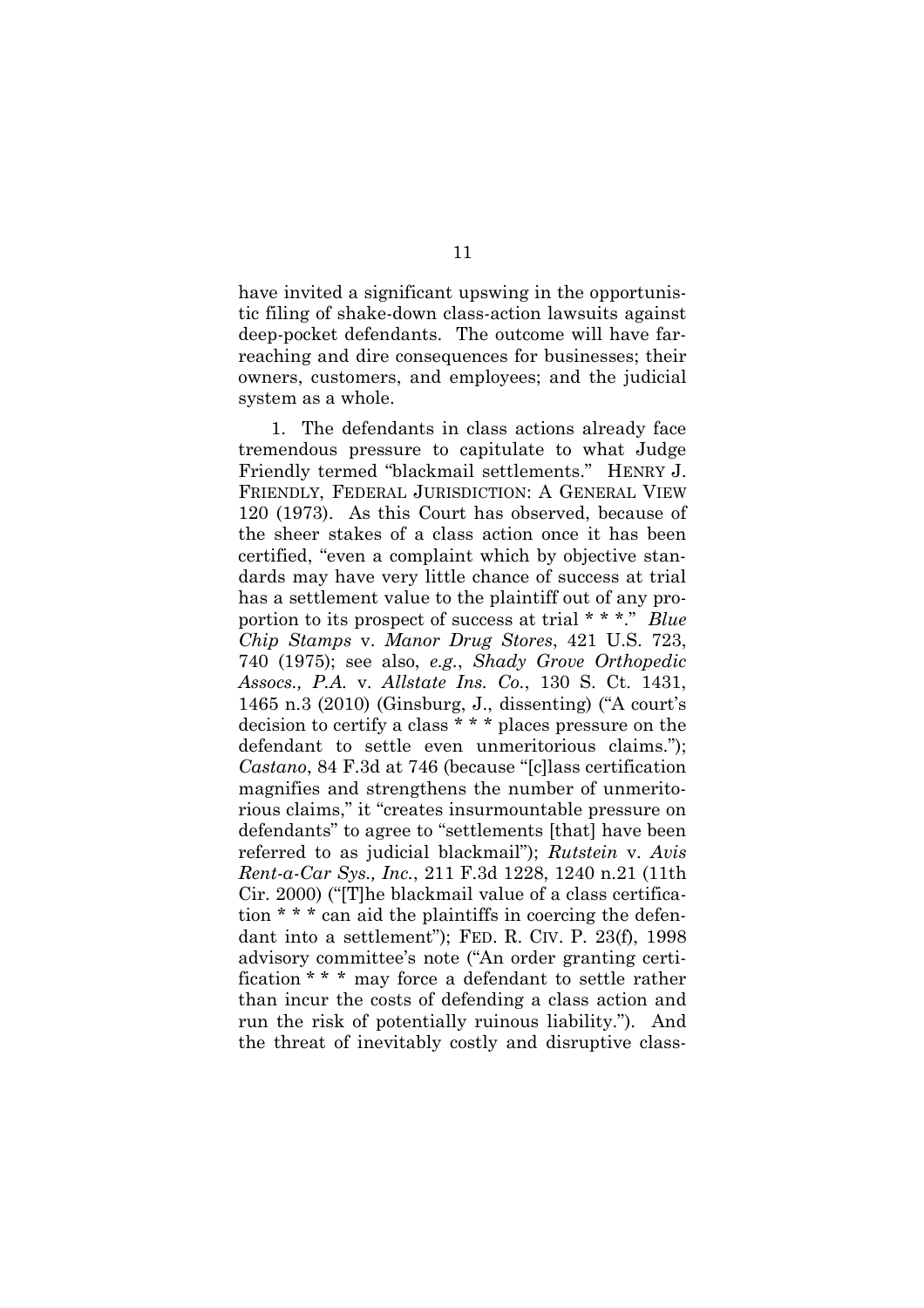wide discovery adds an additional "*in terrorem* increment" to the settlement value of the claim. *Blue Chip Stamps*, 421 U.S. at 741. Indeed, even frivolous lawsuits are often settled, simply because they generally are "as costly to litigate as legitimate claims." *Developments in the Law—The Paths of Civil Litigation: IV. Class Action Reform: An Assessment of Recent Judicial Decisions and Legislative Initiatives*, 113 HARV. L. REV. 1806, 1812 (2000).

Thus, it is unsurprising that businesses often yield to the hydraulic pressure generated by class certification to settle even meritless claims. See, *e.g.*, Robert G. Bone & David S. Evans, *Class Certification and the Substantive Merits*, 51 DUKE L.J. 1251, 1291–1292 (2002) ("[W]hat most class action lawyers know to be true" is that "almost all class actions settle, and the class obtains substantial settlement leverage from a favorable certification decision."); Michael E. Solimine & Christopher O. Hines, *Deciding to Decide: Class Action Certification and Interlocutory Review by the United States Courts of Appeals Under Rule 23(f)*, 41 WM. & MARY L. REV. 1531, 1546 n.74 (2000) ("[T]hat defendants would rather settle large class actions than face the risk \* \* \* of crushing liability from an adverse judgment on the merits is widely recognized.").

For example, one study of securities class actions concluded that the underlying merits have very little effect on whether and for how much a defendant settles; rather, the chief determinants are the size of the decline in the defendant's stock price and the amount of the defendant's insurance coverage. Janet Cooper Alexander, *Do the Merits Matter? A Study of Settlements in Securities Class Actions*, 43 STAN. L. REV. 497, 516–519 (1991); see also, *e.g.*, Thomas Willging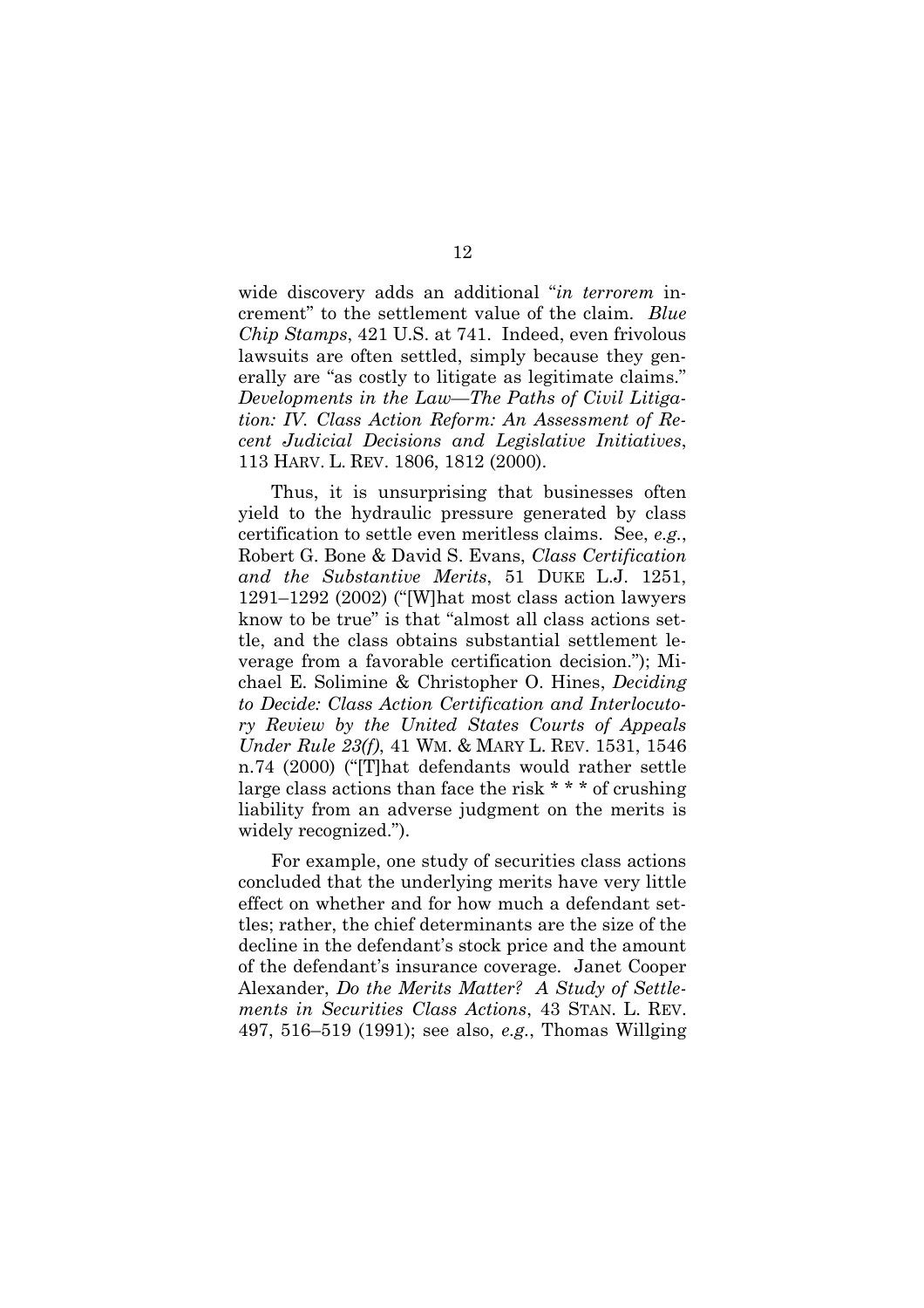*et al.*, *Empirical Study of Class Actions in Four Federal District Courts: Final Report to the Advisory Committee on Civil Rules* 179 tbls. 39–40 (Fed. Judicial Ctr. 1996) (even excluding class actions that were certified solely for settlement purposes, only three of 93 certified class actions reached trial, with the vast majority terminating in a settlement or a stipulated dismissal), available at http:// ftp.resource.org/courts.gov/fjc/rule23.pdf.<sup>7</sup>

2. The ability to obtain virtually automatic certification of an issue class will exacerbate the problem of blackmail settlements drastically. Every lawsuit against a business could be converted into an abusive class action whenever the would-be class counsel can point to but a handful of common issues. And because class members would not be able to establish liability as a consequence of the proceeding, they would have inadequate incentives to monitor the conduct of the litigation. Commentators have long

<sup>7</sup> As many commentators have recognized, the prevalence of blackmail settlements has tainted the reputation of class-action litigation. See, *e.g.*, John C. Coffee, Jr., *Class Action Accountability: Reconciling Exit, Voice, and Loyalty in Representative Litigation*, 100 COLUM. L. REV. 370, 371–372 (2000) ("Correspondingly, where the plaintiffs' attorney was once seen as a public-regarding private attorney general, increasingly the more standard depiction is as a profit-seeking entrepreneur, capable of opportunistic actions and often willing to subordinate the interests of class members to the attorney's own economic self-interest."); James A. Henderson, Jr., Comment, *Settlement Class Actions and the Limits of Adjudication*, 80 CORNELL L. REV. 1014, 1021 (1995) ("Rather than creating the appearance of a public confession of guilt, which might deliver a lesson in morality, settlement class action agreements more closely resemble the payment of blackmail by a corporation whose very survival is threatened by what might well, if taken to trial, prove to be groundless claims.").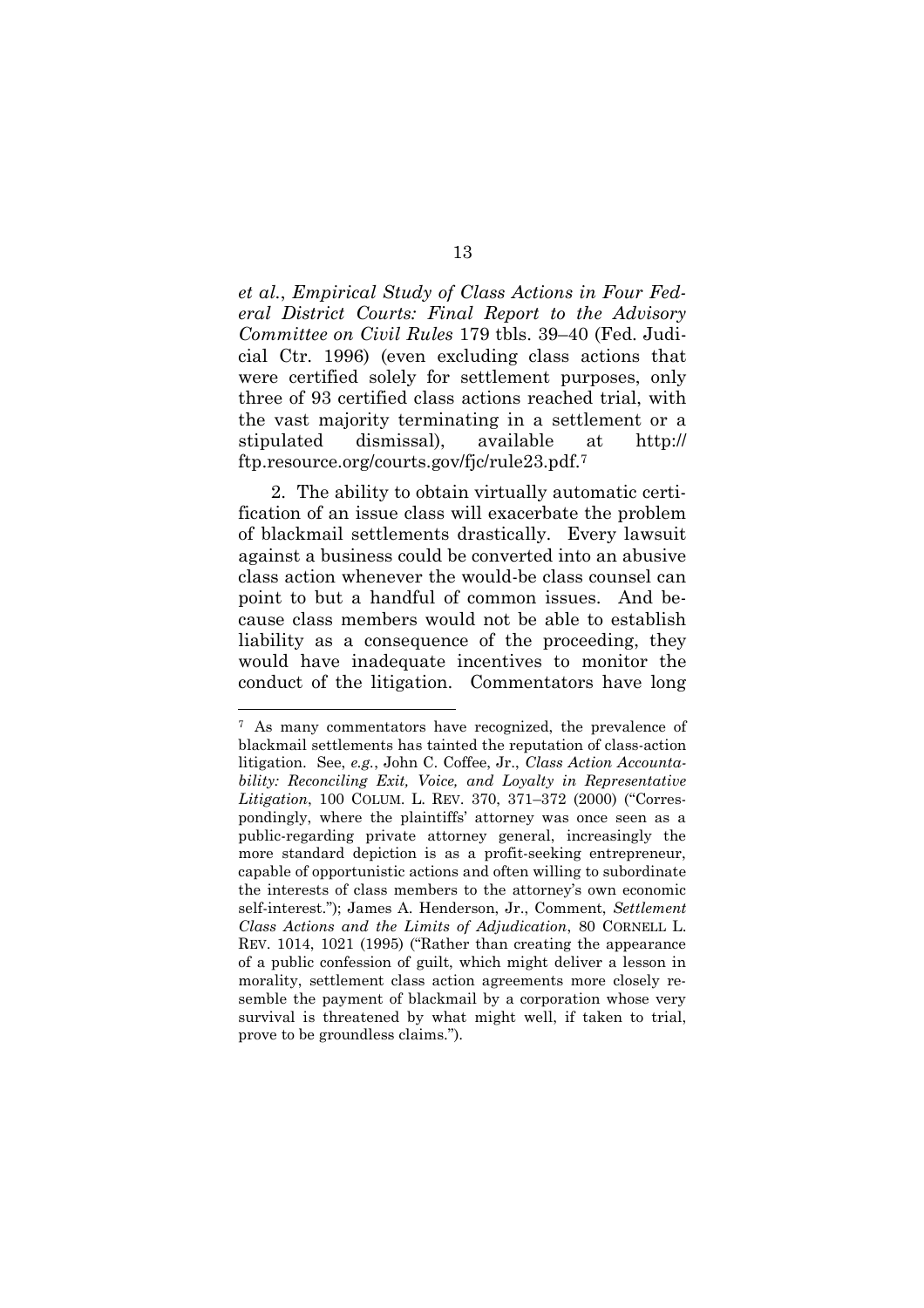warned of the risk for abuse of the class-action mechanism when class members exercise insufficient oversight of class counsel.<sup>8</sup> Indeed, the high incidence of lawyer-driven class actions in the securities context spurred Congress to enact the Private Securities Litigation Reform Act of 1995, PUB. L. NO. 104- 67, 109 STAT. 737 (1995). See H.R. CONF. REP. NO. 104-369, at 32 (1995). That problem will become omnipresent. Moreover, the ease of obtaining blackmail settlements will lead to a flood of additional issue class actions.

<sup>8</sup> See, *e.g.*, Martin H. Redish, *Class Actions and the Democratic Difficulty: Rethinking the Intersection of Private Litigation and Public Goals*, 2003 U. CHI. LEGAL F. 71, 77–83 (often "what purports to be a class action, brought primarily to enforce private individuals' substantive rights to compensatory relief, in reality amounts to little more than private attorneys acting as bounty hunters"); Jonathan R. Macey & Geoffrey P. Miller, *The Plaintiffs' Attorney's Role in Class Action and Derivative Litigation: Economic Analysis and Recommendations for Reform*, 58 U. CHI. L. REV. 1, 7–8 (1991) ("[T]he single most salient characteristic of class and derivative litigation is the existence of 'entrepreneurial' plaintiffs' attorneys [who, because they] are not subject to monitoring by their putative clients \* \* \* operate largely according to their own self-interest \* \* \*."); John C. Coffee, Jr., *The Regulation of Entrepreneurial Litigation: Balancing Fairness and Efficiency in the Large Class Action*, 54 U. CHI. L. REV. 877, 882–883 (1987) ("High agency costs" inherent in class-action litigation "permit opportunistic behavior by attorneys" and, "[a]s a result, it is more accurate to describe the plaintiff's attorney as an independent entrepreneur than as an agent of the client."); cf. Neil Weinberg, *Shakedown Street*, Forbes.com, Feb. 11, 2008, at http://www.forbes.com/2008/02/11/ lerach-milberg-weiss-biz-cz\_nw\_0211lerach.html (noting that former securities class action attorney William Lerach once boasted, "I have the greatest practice of law in the world. I have no clients").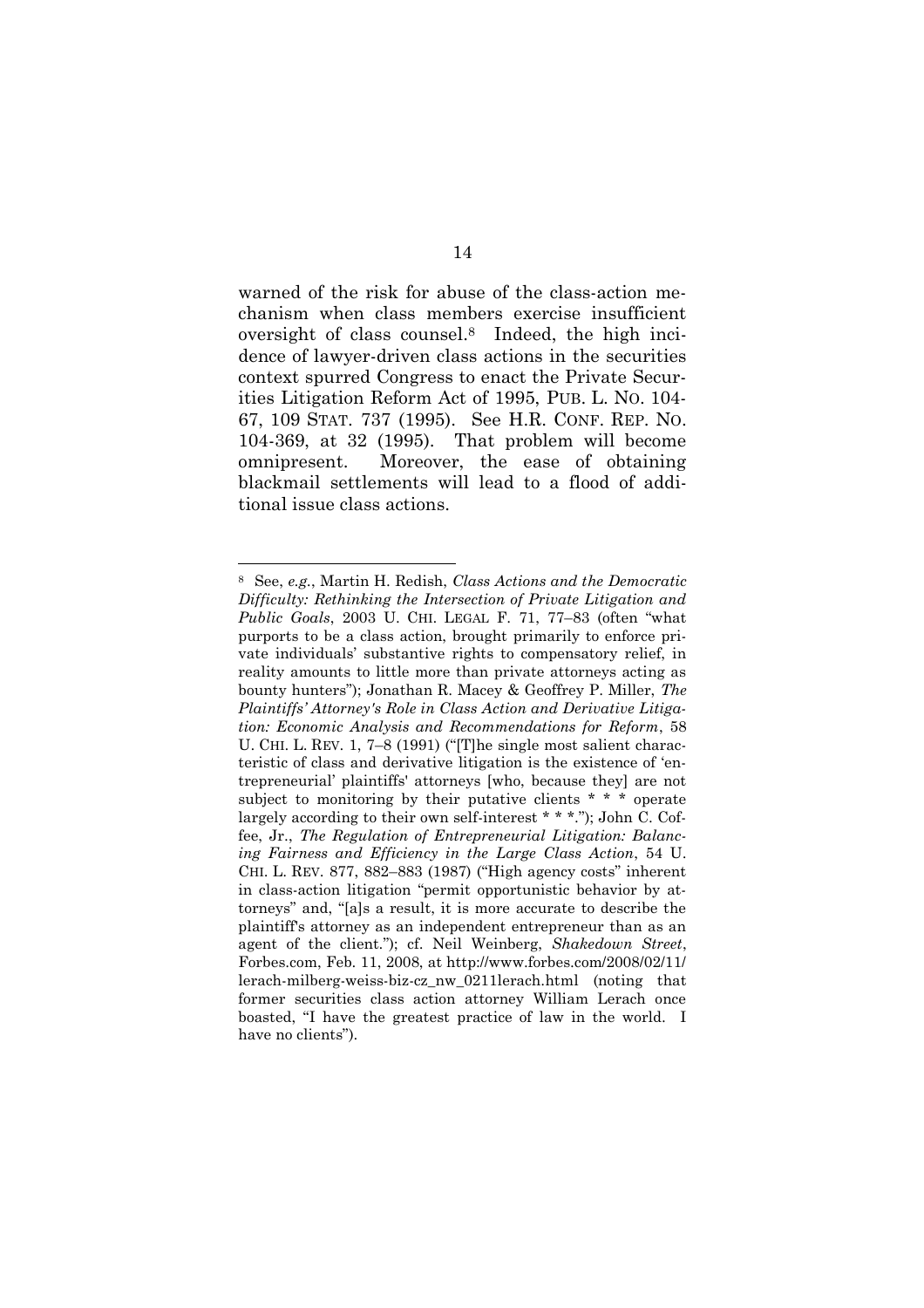In addition, certification of an "issue class" may condemn the defendant to having to defend an unwinnable lawsuit. If the class prevails on the common elements of its claims, the defendant faces potentially enormous liability to the class in subsequent proceedings. But if the defendant wins on the certified issues—or even if the defendant reaches a class settlement—it has no assurance of finality because absent class members may argue that they are not bound by the class settlement or adverse judgment. Some courts may accept these arguments and refuse to give issue class settlements or judgments preclusive effect.

The absent class members of an issue class seeking monetary damages would have a potentially powerful argument that certification violates their due process rights. As this Court has explained, as "part of our deep-rooted historic tradition that everyone should have his own day in court," a "judgment or decree among parties to a lawsuit \* \* \* does not conclude the rights of strangers to those proceedings." *Martin* v. *Wilks*, 490 U.S. 755, 762 (1989) (internal quotation marks omitted). Accordingly, class actions "implicate the due process principle of general application in Anglo-American jurisprudence that one is not bound by a judgment *in personam* in a litigation in which he is not designated as a party." *Ortiz*, 527 U.S. at 846 (quoting *Hansberry* v. *Lee*, 311 U.S. 32, 40 (1940)). A properly certified class action satisfies due process because "the named plaintiff at all times adequately represent[s] the interests of the absent class members." *Phillips Petroleum Co.* v. *Shutts*, 472 U.S. 797, 812 (1985) (citing *Hansberry*, 311 U.S. at 42-43). But issue class actions permit representative litigation without regard to one of the funda-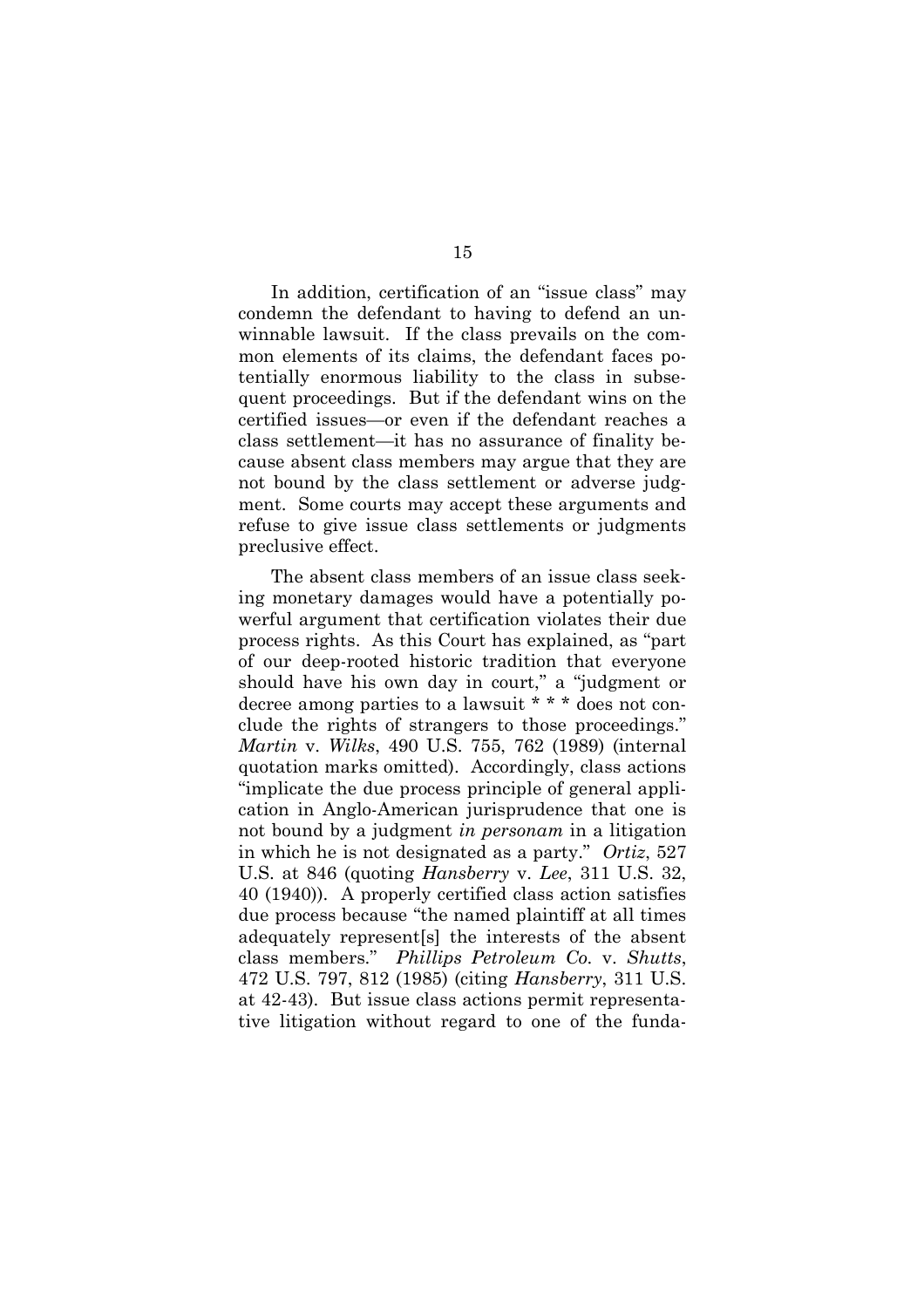mental safeguards of absent class members' due process rights: the predominance requirement.

The absent class members of an issue class action have good reason to insist upon a showing of predominance. In *Amchem*, this Court explained that the "mission" of the predominance requirement—which winnows out classes in which the members' claims are riddled with factual and legal idiosyncrasies that defeat class unity—is to "assure the class cohesion that legitimizes representative action in the first place." 521 U.S. at 623. In an issue class, however, the predominance requirement fades into irrelevance because all individualized issues have been severed. Because the predominance test was met by artificially limiting the inquiry to the remaining common issues, subsequent courts may sustain collateral challenges to the class judgment on the ground that the issue class was not "sufficiently cohesive to warrant adjudication by representation," thus violating the due process rights of absent class members. *Ibid.*

Due process concerns cannot be avoided through the expedient of certifying an issue class action under Rule 23(b)(2) instead. To the contrary, the absent members of these classes will also have a powerful argument that they cannot be bound by the judgment of a Rule 23(b)(2) issue class. Normally, "due process require[s] that the member[s]" of a class seeking monetary damages under Rule 23(b)(3) "'receive notice plus  $* * *$ , at a minimum[,]  $* * *$  an opportunity to remove himself from the class.'" *Ortiz*, 527 U.S. at 848 (quoting *Shutts*, 472 U.S. at 812). When the Rule 23(b)(3) class has been repackaged as an issue class under Rule 23(b)(2) seeking declaratory relief as to a limited set of elements of a claim for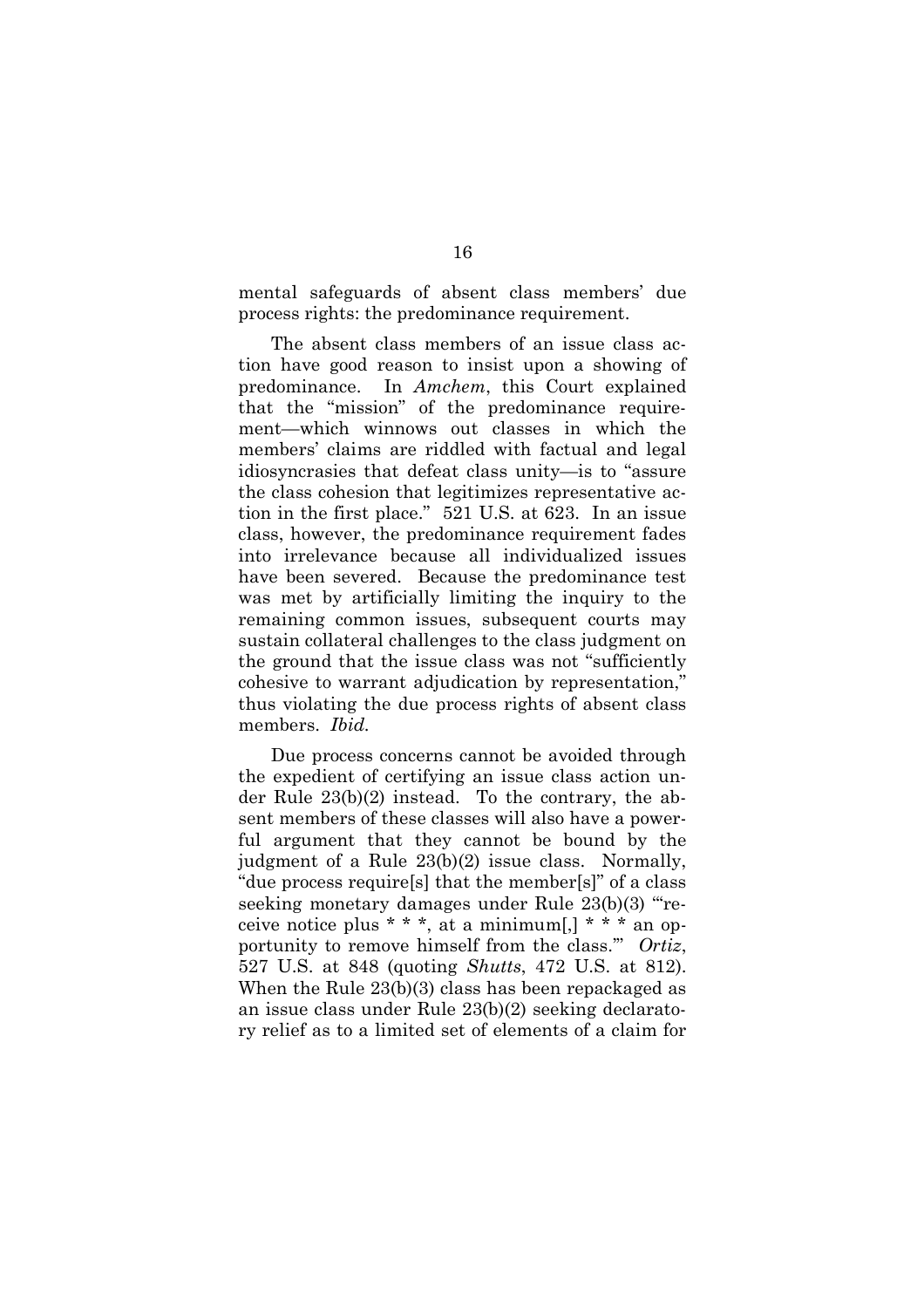monetary damages, however, the absent class members no longer are guaranteed notice and opt-out rights. See FED. R. CIV. P. 23(c)(2); *Eisen* v. *Carlisle & Jacquelin*, 417 U.S. 156, 177 n.14 (1974) ("By its terms subdivision  $[23](c)(2)$  is inapplicable to class actions for injunctive or declaratory relief maintained under subdivision  $(b)(2)$ ."). Some courts may therefore conclude that a judgment in a Rule 23(b)(2) issue class action is not entitled to preclusive effect on the absent class members.

3. The businesses targeted by abusive issue class actions will not be the only victims. As noted above, the ease of obtaining class certification—and thus blackmail settlements—will encourage the filing of many more class actions. This avalanche of lawsuits will clog court dockets, adding to the workload of an already overburdened judiciary.

Moreover, the ripple effects of these lawsuits will be felt throughout the economy. Defending and settling these lawsuits—not to mention potential litigation over collateral attacks on the judgments—will require business defendants to expend enormous resources. But these costs will not be borne by businesses alone. To the contrary, the vast majority of these expenses likely will be passed along to their customers and employees in the form of higher prices and lower wages and benefits.

\* \* \* \* \*

In sum, the decision below dramatically waters down class certification requirements and thereby threatens to invite the filing of class-action lawsuits aimed at extorting blackmail settlements from the targeted businesses. But more so than the typical class action, issue class actions raise heightened con-